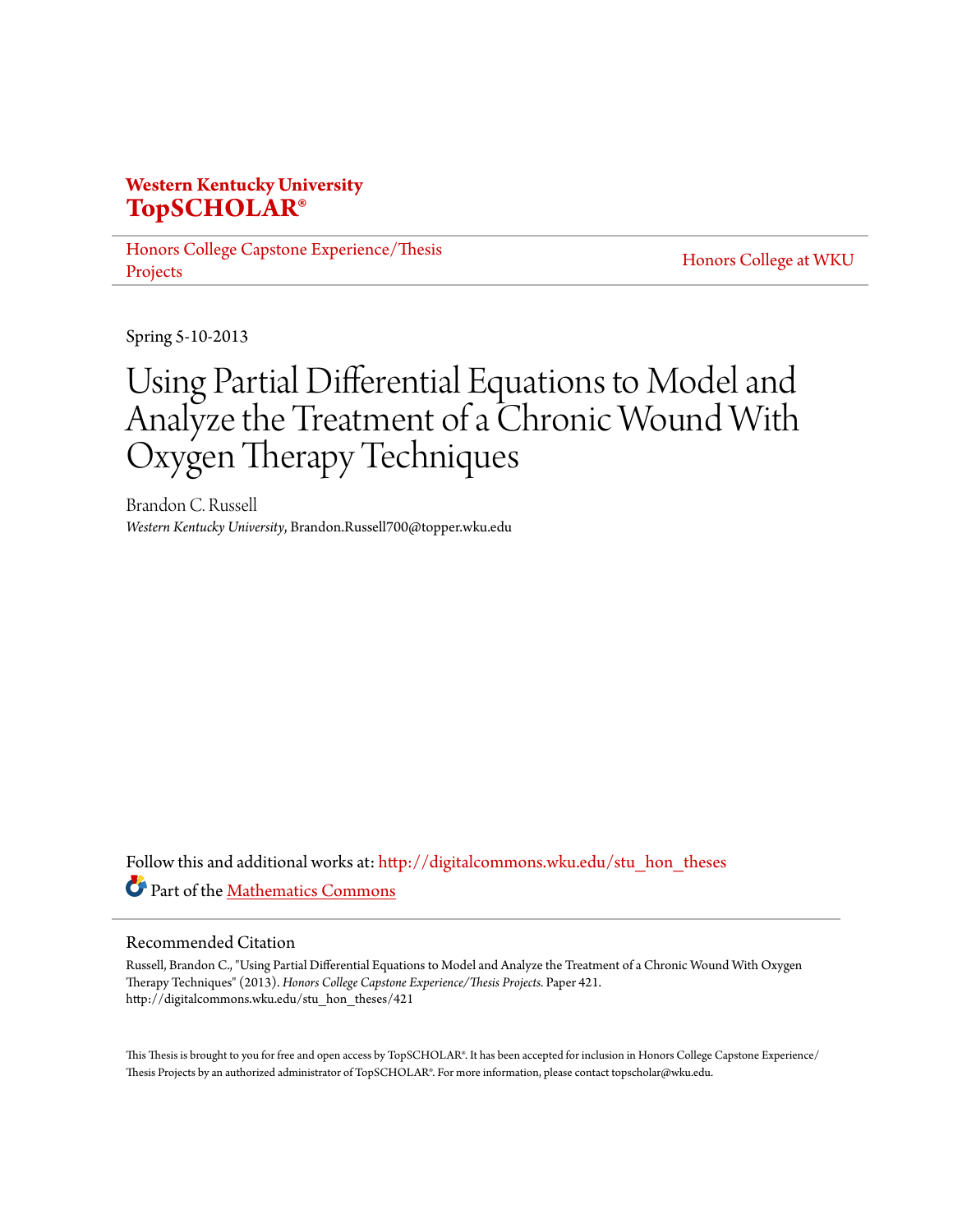#### Using Partial Differential Equations to Model and Analyze the Treatment of A Chronic Wound with Oxygen Therapy Techniques

A Capstone Experience/Thesis Project

Presented in Partial Fulfillment of the Requirements for

the Degree Bachelor of Arts with

Honors College Graduate Distinction at Western Kentucky University

By

Brandon C. Russell

\*\*\*\*\*

Western Kentucky University 2013

CE/T Committee:

Approved by

Professor Richard Schugart, Advisor

Professor Bruce Kessler

Advisor Department of Mathematics

Professor Dennis Wilson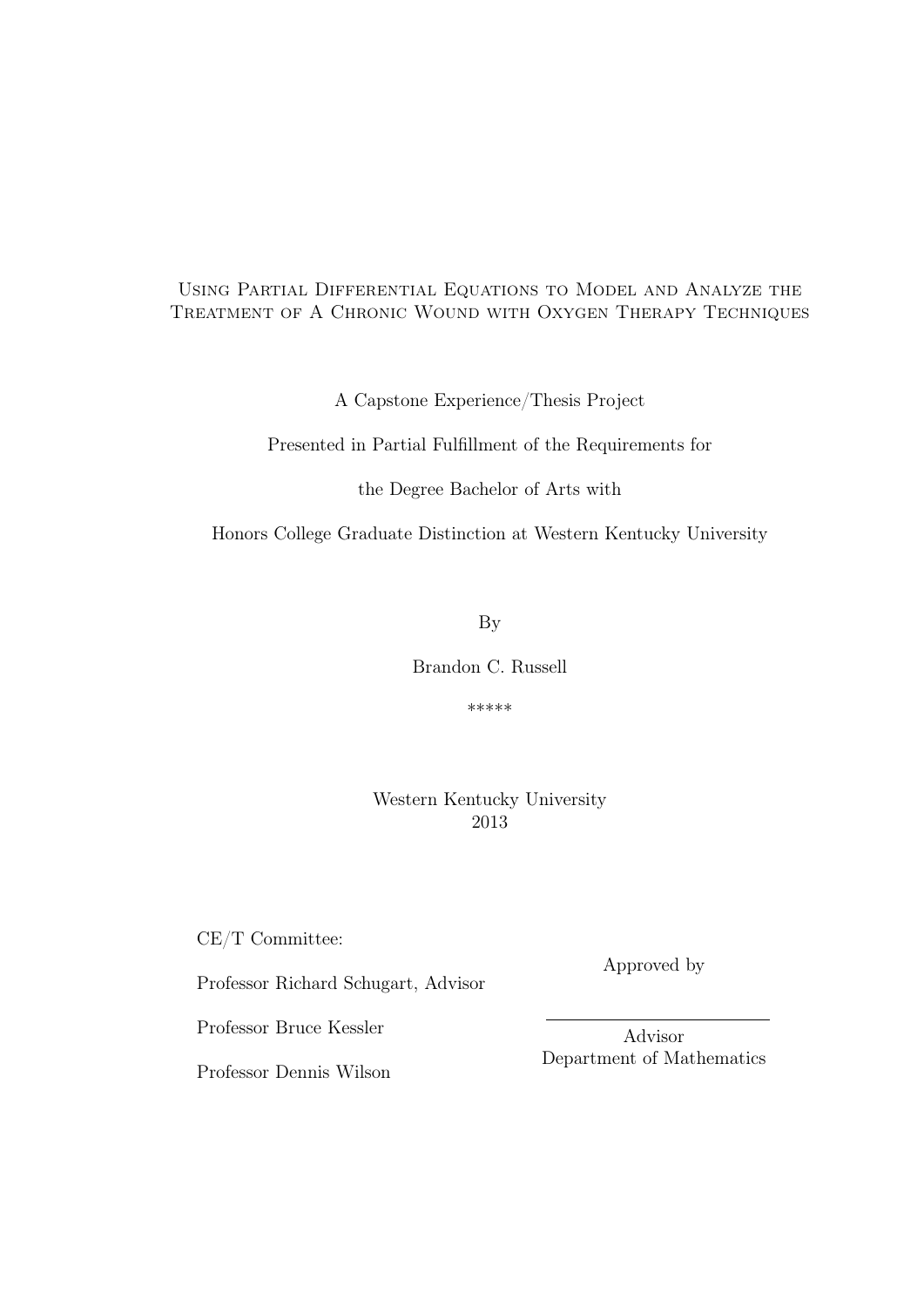Copyright by Brandon C. Russell 2013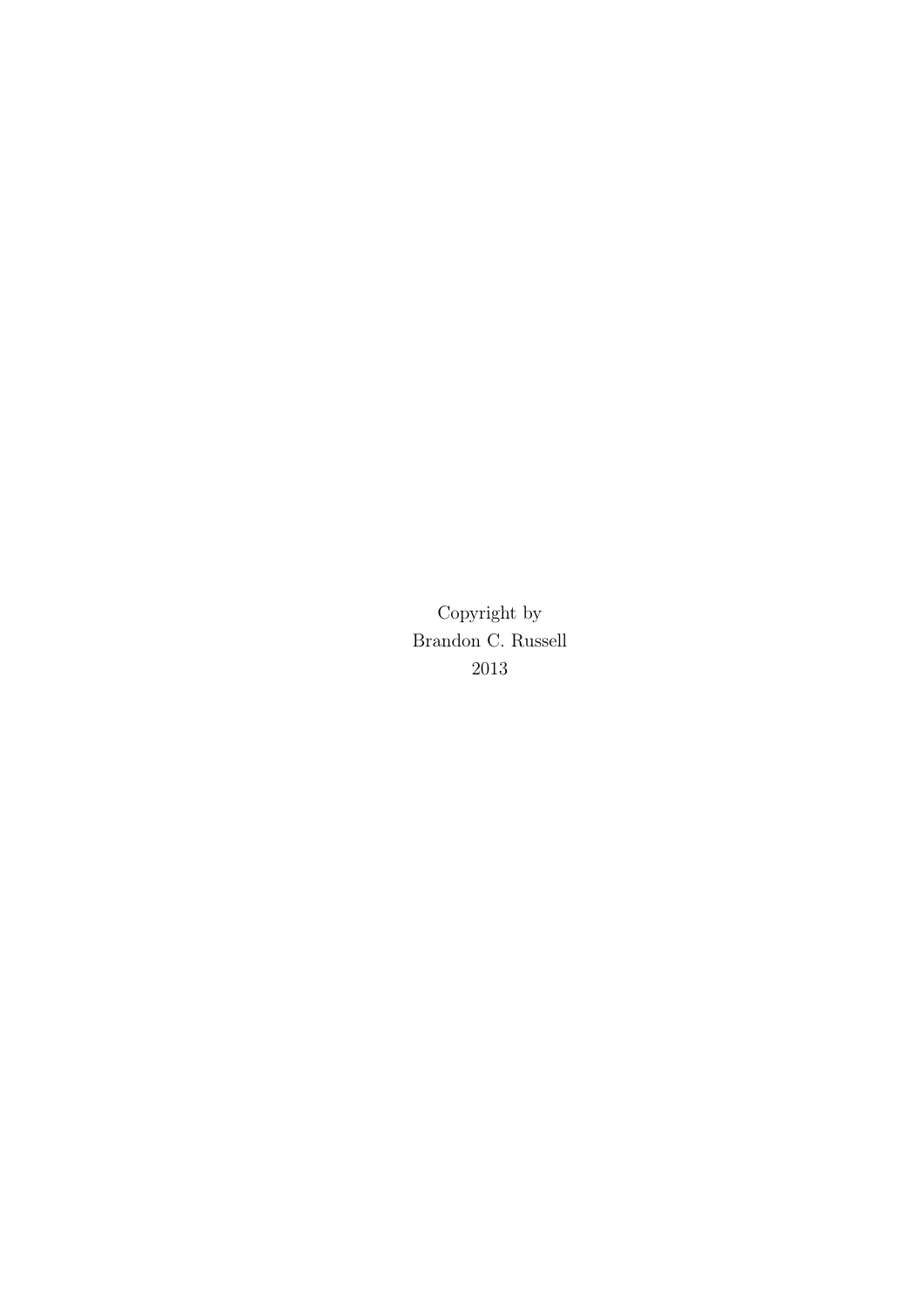#### ABSTRACT

Chronic wounds plague approximately 1.3-3 million Americans. The treatment of these wounds requires knowledge of the complex healing process of typical wounds. With a system of partial differential equations, this project attempts to model the intricate biological process and to describe oxygen levels, neutrophil and bacteria concentrations, and other biological parameters with respect to time and space. Analytical solutions for the model will be derived for various frames of time in the wound-healing process. The system of equations will be numerically solved using Matlab. Numerical simulations are performed to determine optimal treatment strategies for a chronic wound.

Keywords: Mathematical Modeling, Partial Differential Equations, Wound Healing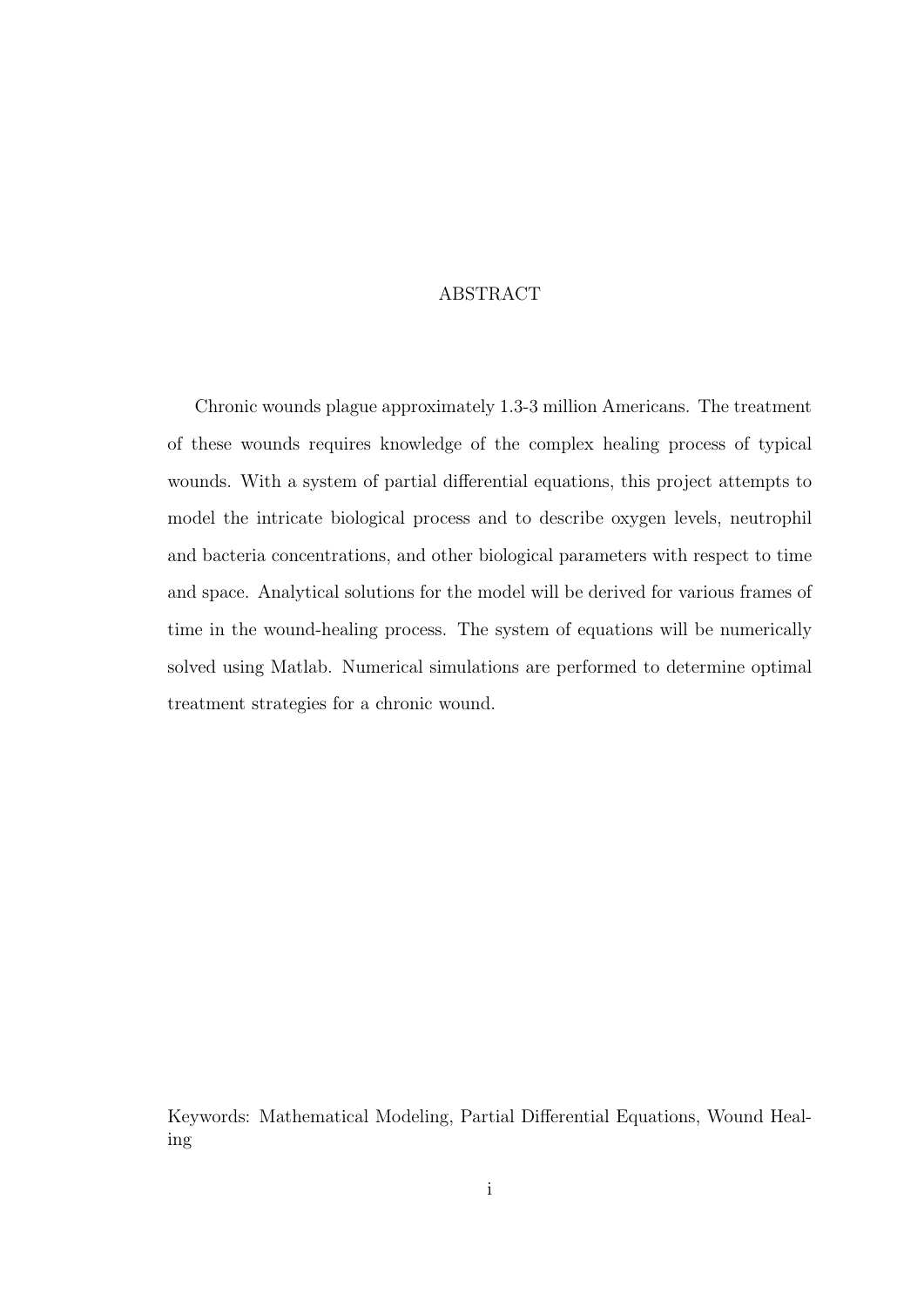#### ACKNOWLEDGEMENTS

This project would not have been possible without the help, knowledge, and patience of my CE/T advisor, Richard Schugart. I am extremely grateful for his scholarly insight and intellectual support concerning both my CE/T project and my final years at Western Kentucky University. I would also like to think Dr. Bruce Kessler and Dr. Dennis Wilson for agreeing to serve on my CE/T project committee.

Many thanks must be given to the Honors College at WKU for funding the development of my thesis with an Honors Development Grant. With this grant I was able to travel to many conferences, including the National Institute for Mathematical and Biological Synthesis (NIMBioS) Undergraduate Conference in Knoxville, TN and the Society for Industrial and Applied Mathematics Southeastern Sectional Meeting also in Knoxville, TN. I would also like to thank NIMBioS for its financial contributions.

Finally, I would like to thank my friends, family, and colleagues for supporting me and helping me get to this point in my educational career.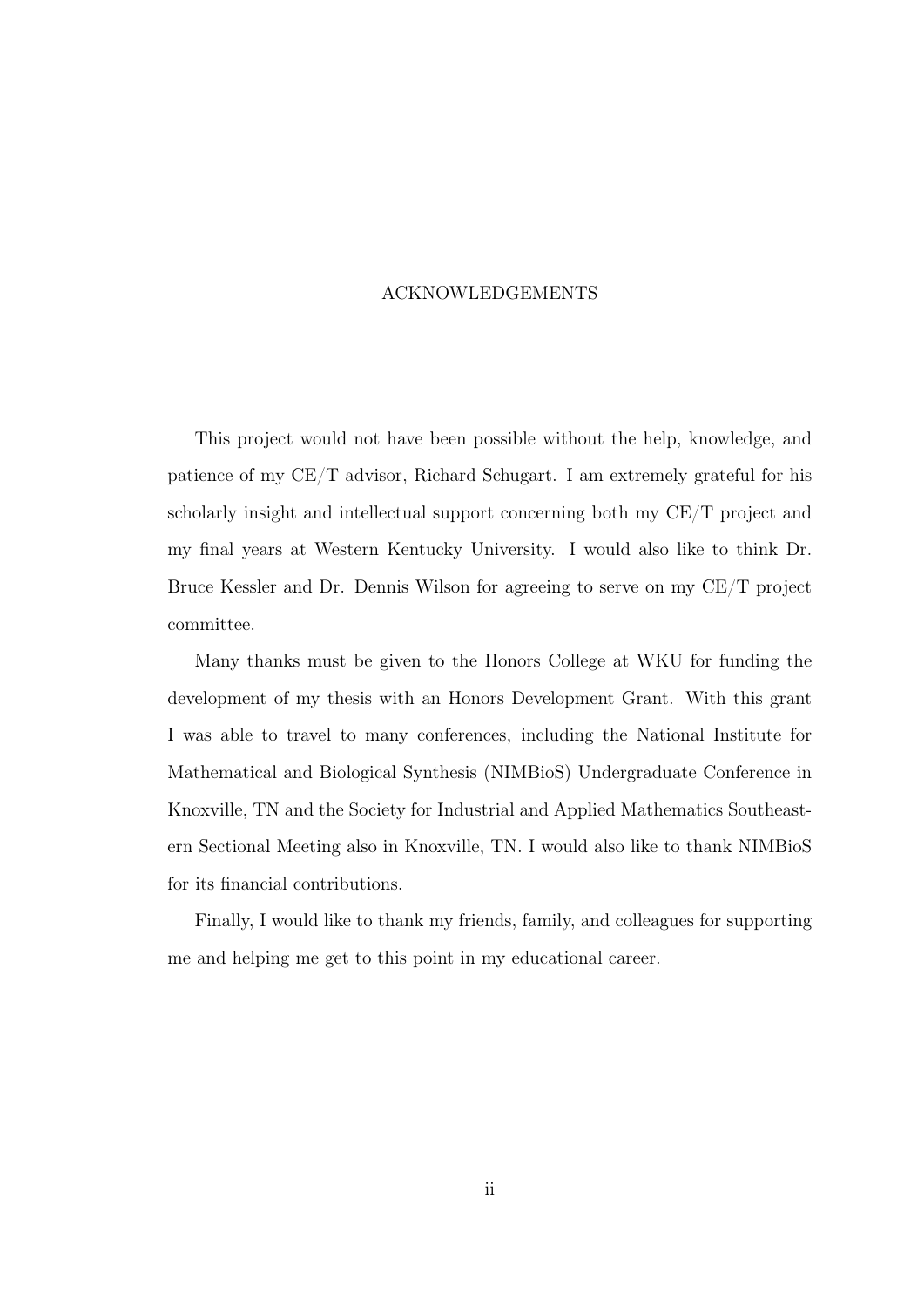#### VITA

| Bowling Green, Kentucky                                   |
|-----------------------------------------------------------|
| in Mathematics                                            |
| .Hugh F. and Katherine A.<br>Johnson Award in Mathematics |
| .Henry M. and Zula G. Yarbrough<br>Award in Mathematics   |
| Western Kentucky University,<br>Bowling Green, Kentucky   |

#### PRESENTATIONS

Russell, Brandon C. (2013 March). Using Partial Differential Equations to Model and Analyze the Treatment of a Chronic Wound with Oxygen Therapy Techniques. Paper presented at Society for Industrial and Applied Mathematics Southeastern Sectional Meeting, Knoxville, TN.

Krishna, N., Pennington, H., Russell, Brandon C. (2013 February). Formulating Mathematical Models to Analyze the Treatment of Chronic Wounds. Poster presented at Kentucky State Posters-at-the-Capitol, Frankfort, KY.

Russell, Brandon C. (2012 November). Using Partial Differential Equations to Model and Analyze the Treatment of a Chronic Wound with Oxygen Therapy Techinques. Poster presented at National Institute for Mathematical and Biological Synthesis Undergraduate Research Conference at the Interface of Biology and Mathematics, Knoxville, TN.

#### FIELDS OF STUDY

Major Field: Mathematics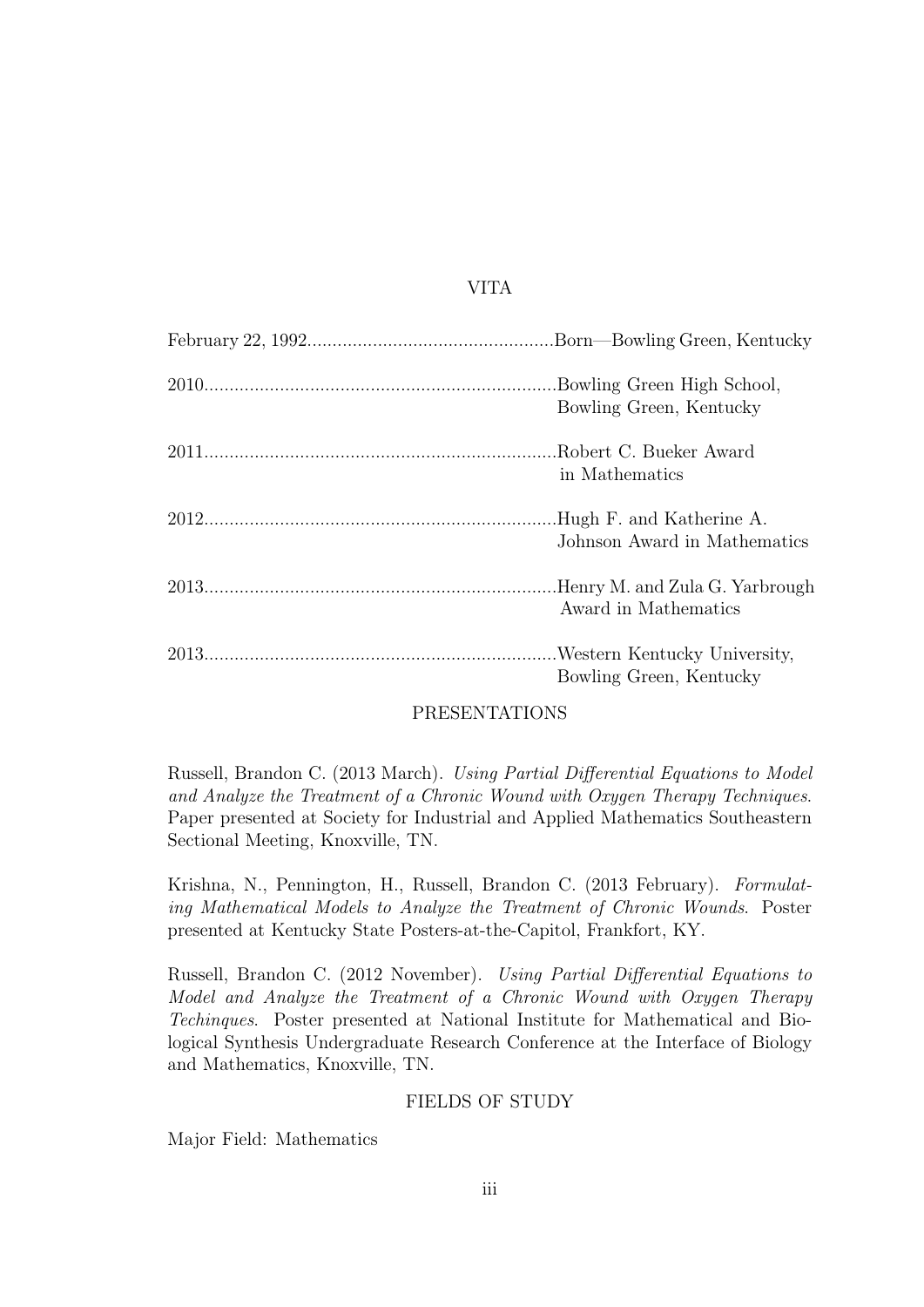## TABLE OF CONTENTS

## Page

| Chapters:                                                                      |
|--------------------------------------------------------------------------------|
| 1. Introduction                                                                |
| 2. Mathematical Model                                                          |
| 3. Analytical Results                                                          |
| 4. Numerical Results                                                           |
| 5. Conclusions and Future Work                                                 |
| Appendix A Deriving Green's Function                                           |
| Appendix B Stability Conditions for Systems of Ordinary Differential Equations |
| Appendix C MATLAB Code                                                         |
| Bibliography                                                                   |
|                                                                                |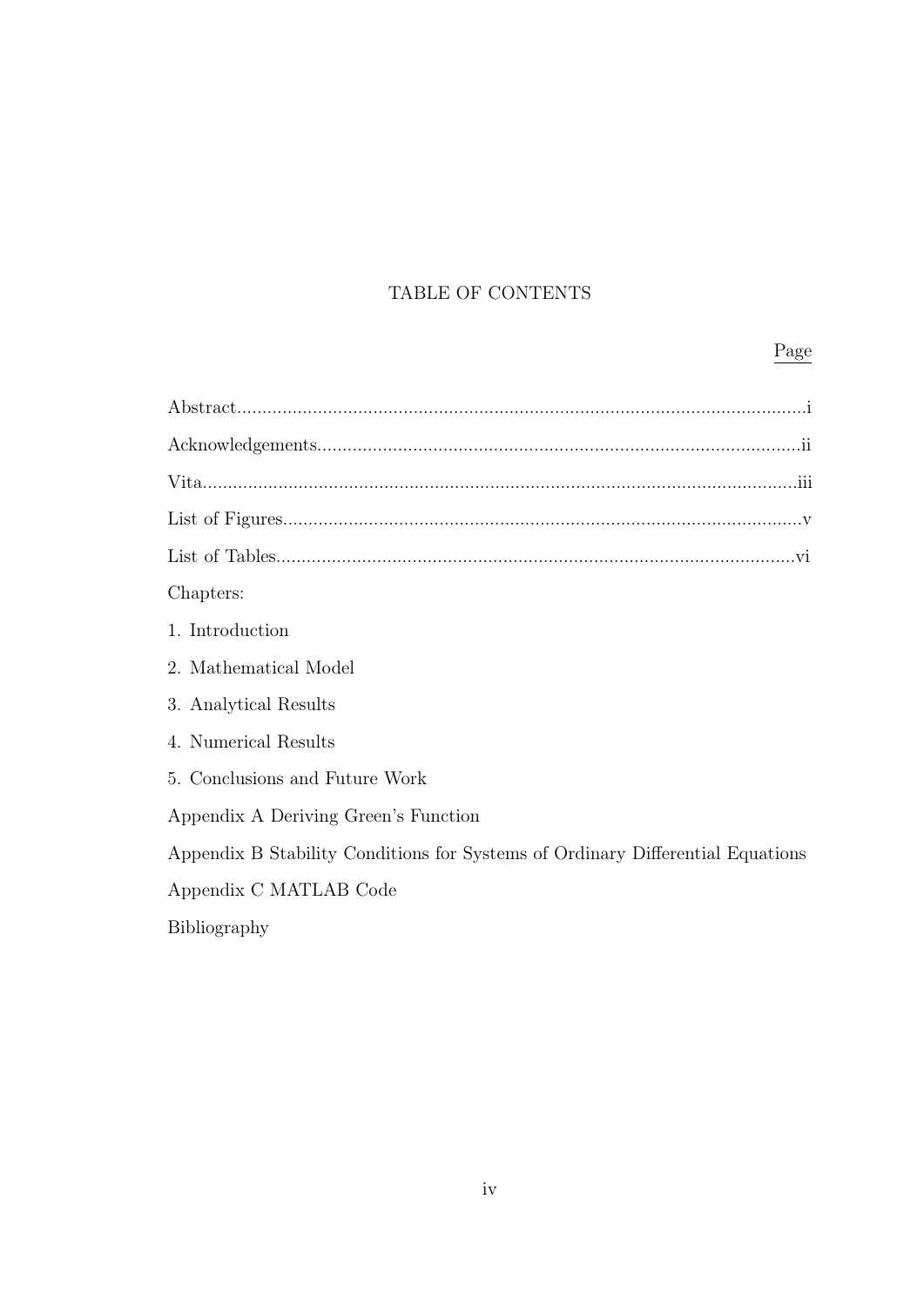## LIST OF FIGURES

| Figure | Page |
|--------|------|
|        |      |
|        |      |
|        |      |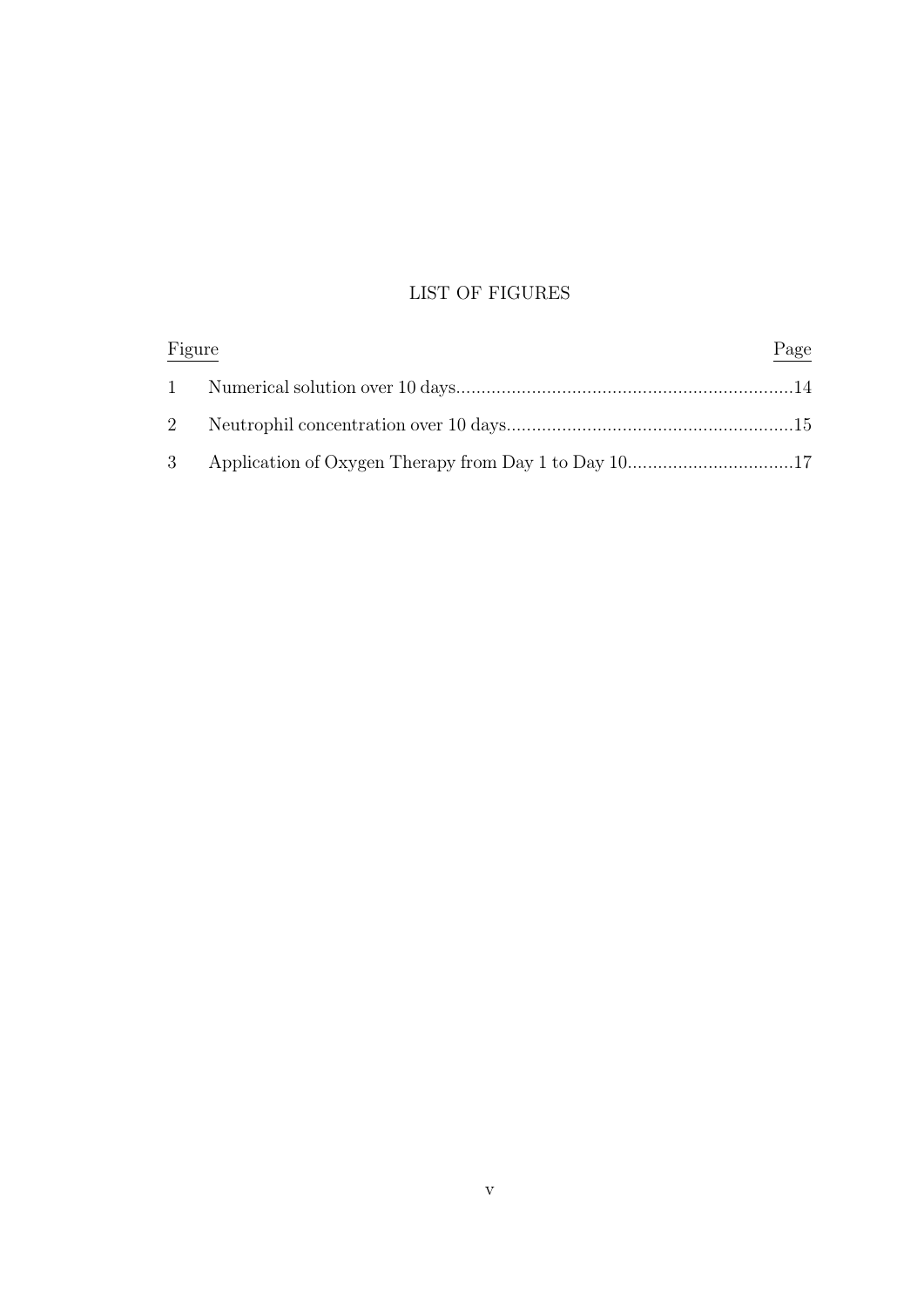### LIST OF TABLES

| <b>Table</b> | Page |
|--------------|------|
|              |      |
|              |      |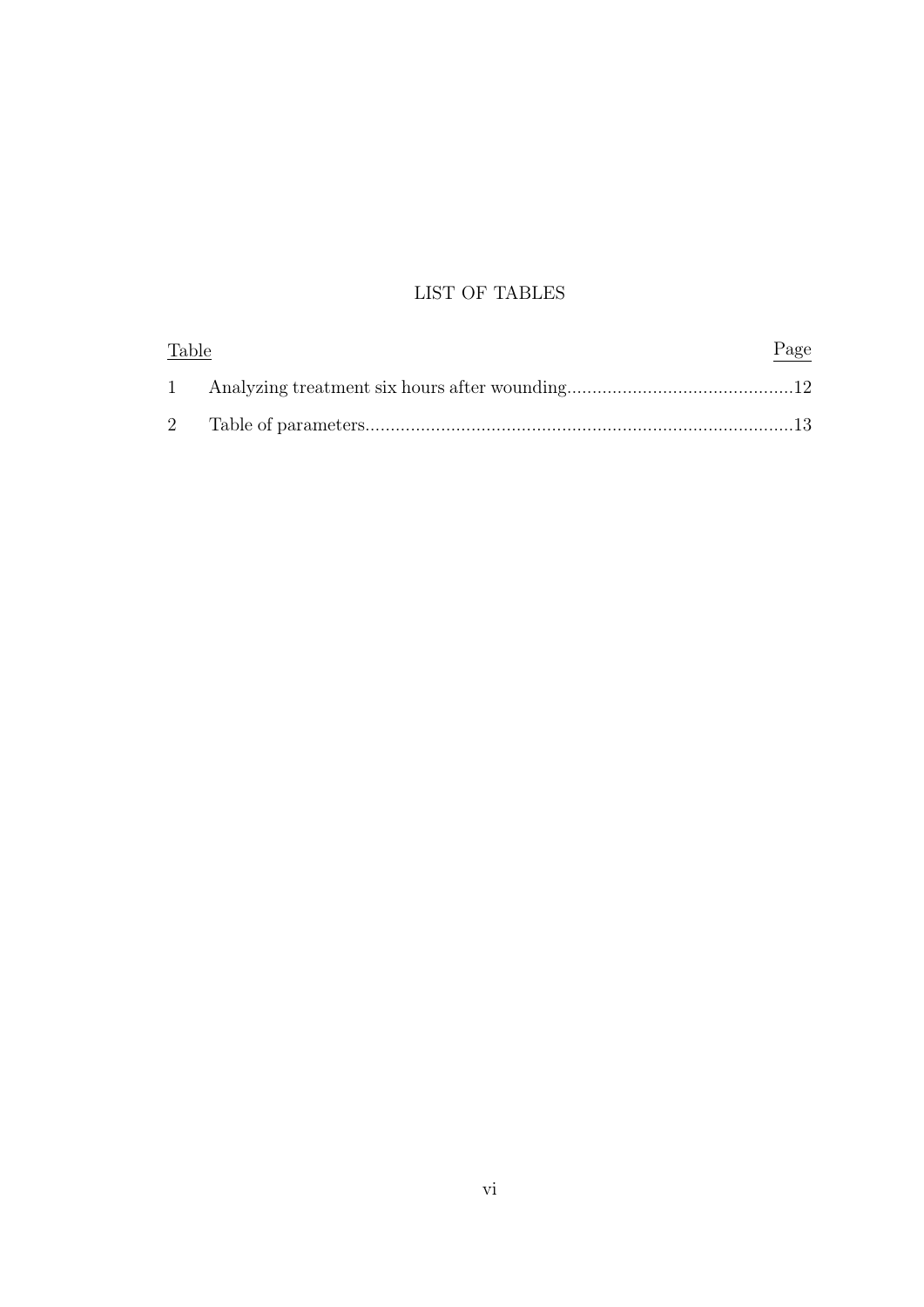#### CHAPTER 1

#### INTRODUCTION

Chronic wounds are wounds that do not heal in the normal, orderly set of stages, and instead remain in a chronic inflammatory state. These long-lasting wounds are often linked with diseases such as diabetes. Approximately 1.3-3 million Americans are believed to be plagued with these unfortunate wounds per year; the United States spends about \$5-10 billion annually addressing the problems associated with these wounds and researching how to treat them [10]. To better understand how doctors can treat chronic wounds, they must first know exactly what happens during the complex healing process of typical wounds.

A wound that successfully heals progresses through three sequential stages (inflammation, proliferation, and remodeling) and also in a predictable measure of time—typically 30 days or less. The first stage, inflammation, is the body's initial response to stop blood loss from the wounded area and is the activation of certain leukocytes called neutrophils [11]. During this time, usually within 24-to-48 hours after the injury, neutrophils arrive at the wound site and begin to remove foreign particles and bacteria and release proteins, called cytokines, that attract more white blood cells, which in turn become activated macrophages [11]. If the neutrophils are successful in removing the foreign particles and bacteria, as they often are in ordinary, normal healing wounds, then they are removed from the wound by either a form of "cellular death" called apoptosis or by macrophage phagocytosis, wherein activated macrophages—peaking anywhere from 48 to 96 hours after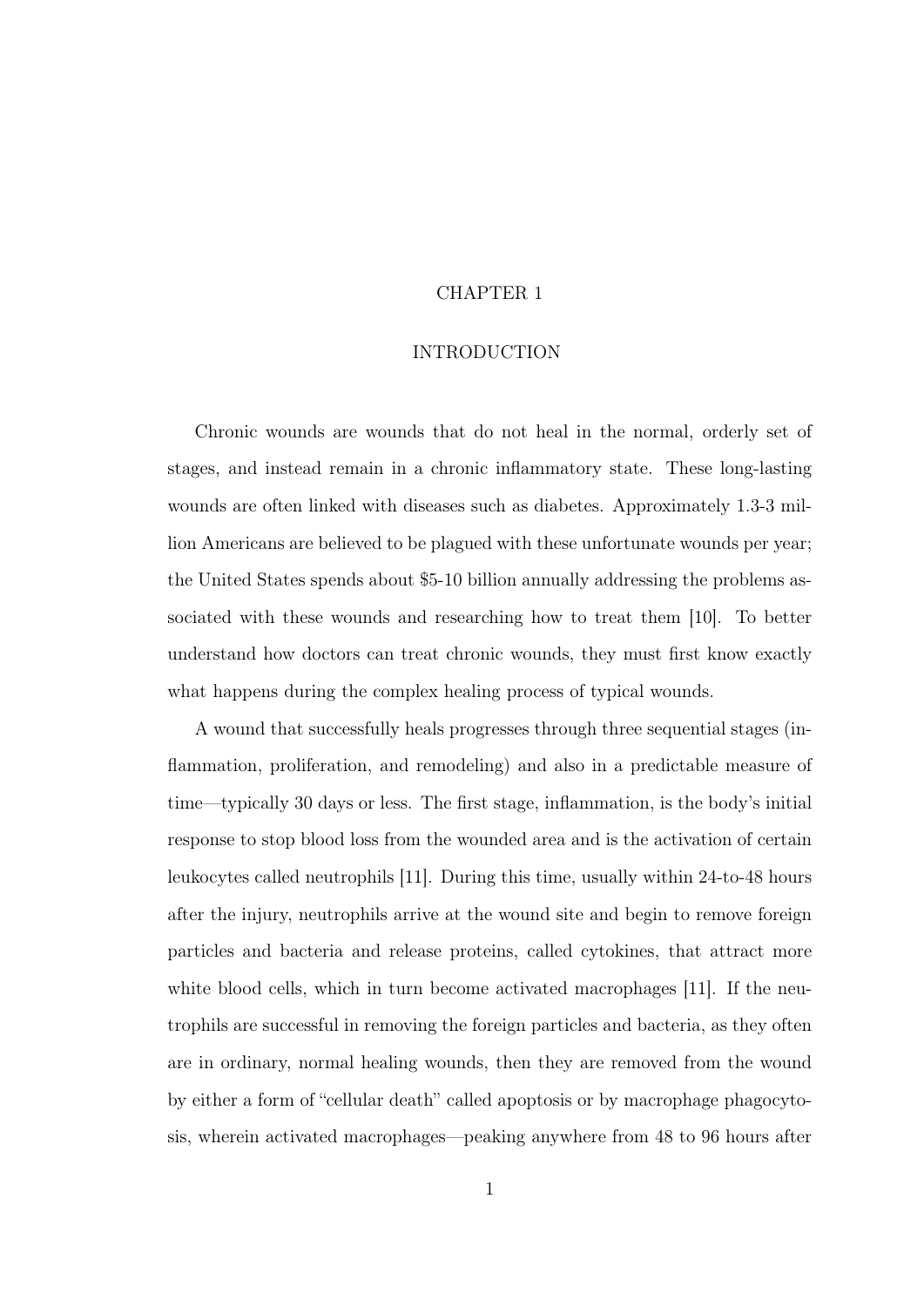the injury—"digest" the neutrophils [8]. Subsequently, the macrophages produce a new set of post-inflammatory cytokines and growth factors, beginning the formation of tissue that replaces the tender fibrin cloth that was initially created to stop blood loss [2, 5]. In chronic wounds, this inflammation stage is prolonged.

Chronic wounds are commonly caused by a type of "localized anemia" called ischemia, which impairs the process of healing by limiting the oxygen and nutrient supply in the tissue near the wound. As neutrophils, along with many other cells, process oxygen, they produce reactive oxygen species (ROS), which is toxic to bacteria [13]. If bacteria remain in the wound, infection can settle in, prolonging inflammation.

Mathematical models can mimic reality through the use of mathematical language. Mathematical theorems can be generalized to fit the specific problem at hand and draw broad conclusions. At the same time, modern day computers can easily provide numerical and specific conclusions for a model. Often real world experiments are costly, and sometimes impossible. Studying mathematical models can reduce the need for such experiments. For examples of other mathematical models and their analysis, see [3, 4, 6, 7, 14]. With regards to chronic wounds, both broad insights and numerical computations can easily lead to better treatments strategies for patients.

An ordinary differential equation (ODE) model was developed in [15]. In this paper, we modify several equations of the model proposed in [14]. We relate oxygen, neutrophils, and bacteria, considering their change over time and their spatial variation. By studying a partial-differential-equation (PDE) model, the spatial variation of these concentrations can be considered.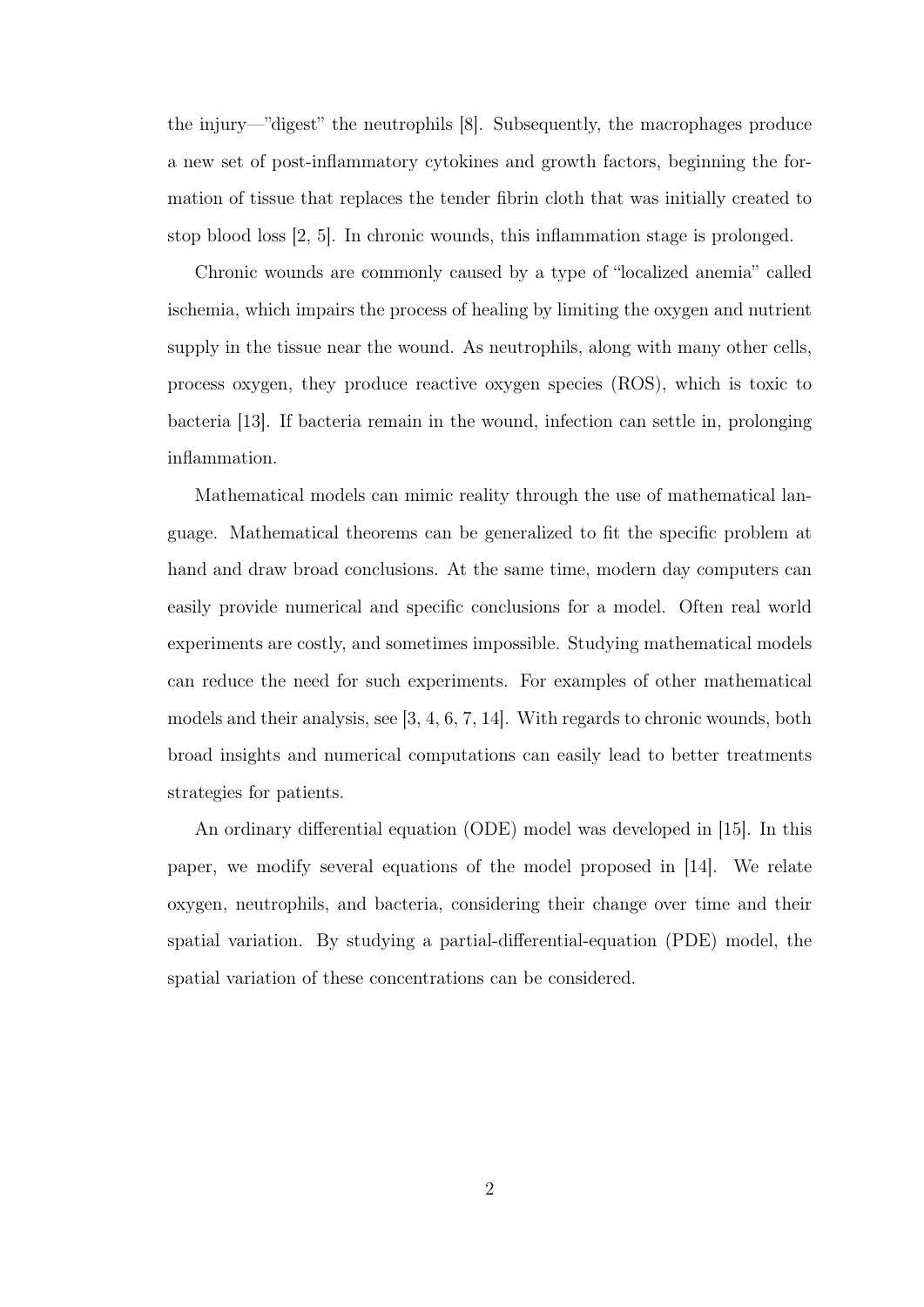#### CHAPTER 2

#### MATHEMATICAL MODEL

The model focuses on the interaction during wound healing of three important species: oxygen,  $w$ ; neutrophils,  $n$ ; and bacteria,  $b$ . The wound is considered to be one-dimensional, with  $x = 0$  located at the center of the radial wound site and  $x =$ L located at the edge of the wound nearest healthy dermis. The equations of the model governing oxygen and neutrophil concentrations in the wound are motivated by the work done in [14] while the equation governing bacteria concentrations in the wound are motivated by [15] and are presented below.

Oxygen concentration  $w(x, t)$ :

$$
\frac{\partial w}{\partial t} = D_w \frac{\partial^2 w}{\partial x^2} + \beta + \gamma G(t) - \lambda_{nw} n w - \lambda_{bw} b w - \lambda_w w \tag{1}
$$

Oxygen concentrations are assumed to diffuse into the wound site from the wound edge at a constant rate  $D_w$ . Oxygen also diffuses in from below the wound region and we assume this creates a constant input of oxygen  $\beta$ . Oxygen therapy provides oxygen into the wound region in a time-dependent manner  $G(t)$ . Once in the wound site, oxygen is consumed by neutrophils and bacteria. The consumption of oxygen by the neutrophils and bacteria occurs at constant rates of  $\lambda_{nw}$  and  $\lambda_{bw}$ , respectively. Oxygen lost in any other fashion, unrelated to the neutrophils and bacteria, occurs at a constant rate of  $\lambda_w$ .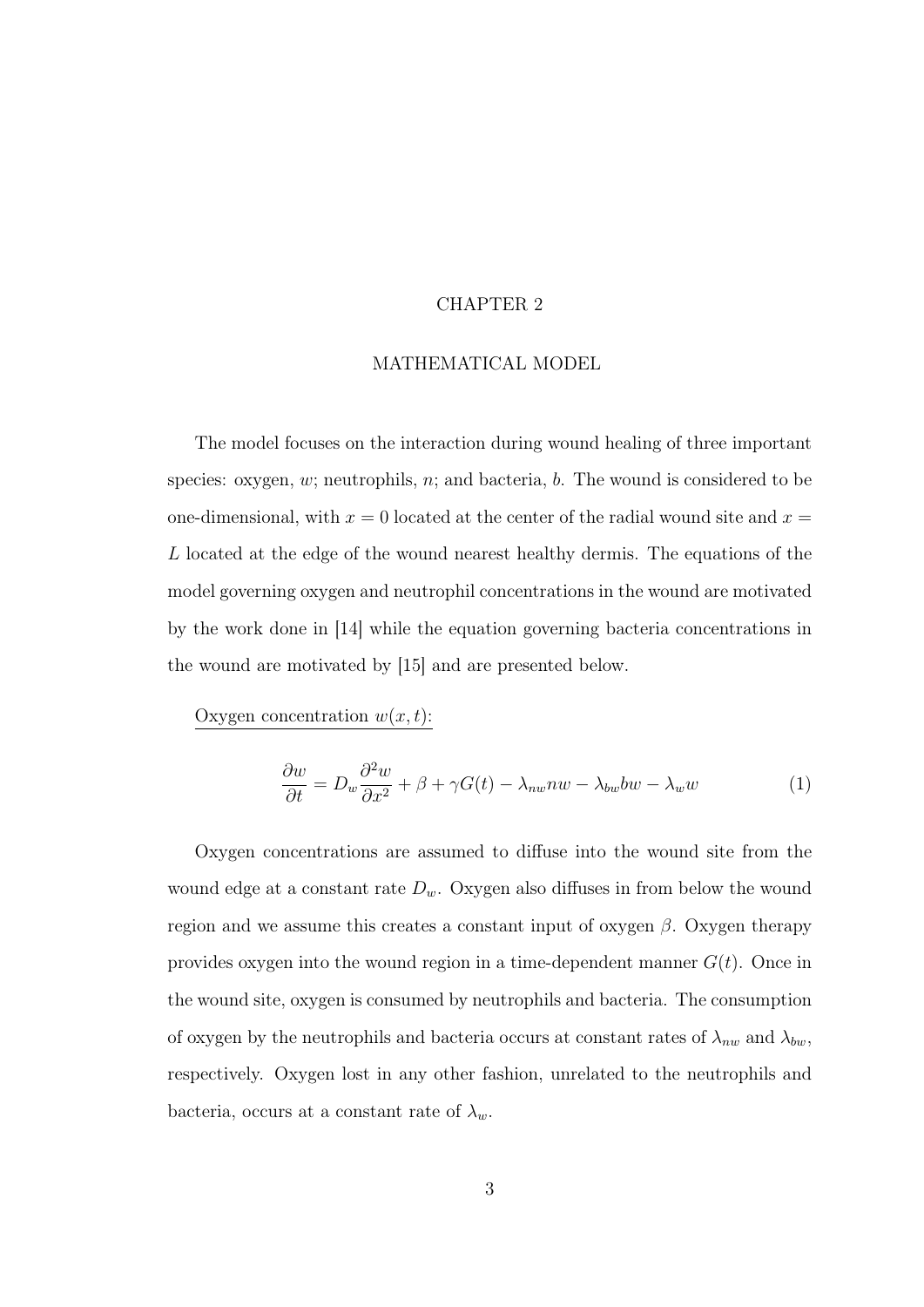Neutrophil concentration  $n(x, t)$ :

$$
\frac{\partial n}{\partial t} = D_n \frac{\partial^2 n}{\partial x^2} + \chi_n \frac{\partial}{\partial x} \left( n \frac{\partial w}{\partial x} \right) + \frac{k_{in} k_{ni} b n g_n(\frac{w}{w_0})}{\lambda_{ni} n + \lambda_i} \left( 1 - \frac{n}{n_0} \right) - \frac{\lambda_n \epsilon b_0 n}{\epsilon b_0 + b(1 - \epsilon)} \tag{2}
$$

The dominant movement of the neutrophils is a chemotactic response, in which the leukocytes detect the concentration gradient created by the diffusion of oxygen and move accordingly in to the wound. Neutrophils also diffuse in to the wound. However, the rate of diffusion relative to the neutrophils' chemotactic response is small. As bacteria proliferate in the wound, neutrophils are recruited into the wound site with an environmental carrying capacity of  $n_0$ . Neutrophil recruitment also depends on the total oxygen concentration in the wound by the function

$$
g_n(\frac{w}{w_0}) = \begin{cases} 2(\frac{w}{w_0})^3 - 3(\frac{w}{w_0})^2 + 2, & \text{if } 0 \le \frac{w}{w_0} \le 1 \\ 1, & \text{otherwise} \end{cases}.
$$

This direct correlation between the amount of bacteria in the wound and the neutrophil concentration also affects the removal of neutrophils from the wound. Neutrophils are removed from the wound through cellular apoptosis and by another leukocyte, macrophages, which arrive in the wound approximately 48 to 96 hours after injury. However, the rate of neutrophil removal is reduced due to the presence of bacteria in the wound.

Bacteria concentration  $b(x, t)$ :

$$
\frac{\partial b}{\partial t} = k_b b \left( 1 - \frac{b}{b_0} \right) - \frac{w}{K_w + w} \frac{\delta + k_{nr} n}{\lambda_{rb} b + \lambda_r} b - \lambda_b b \tag{3}
$$

Bacteria are assumed to proliferate where it is initially concentrated (in this case at the center of the wound) at a rate of  $k_b$ . The wound has an environmental carrying capacity of  $b_0$ . Bacteria are removed by ROS, a natural byproduct of neutrophils' consumption of oxygen. Both an increase in oxygen levels and neutrophil concentrations within the wound site will contribute to the destruction of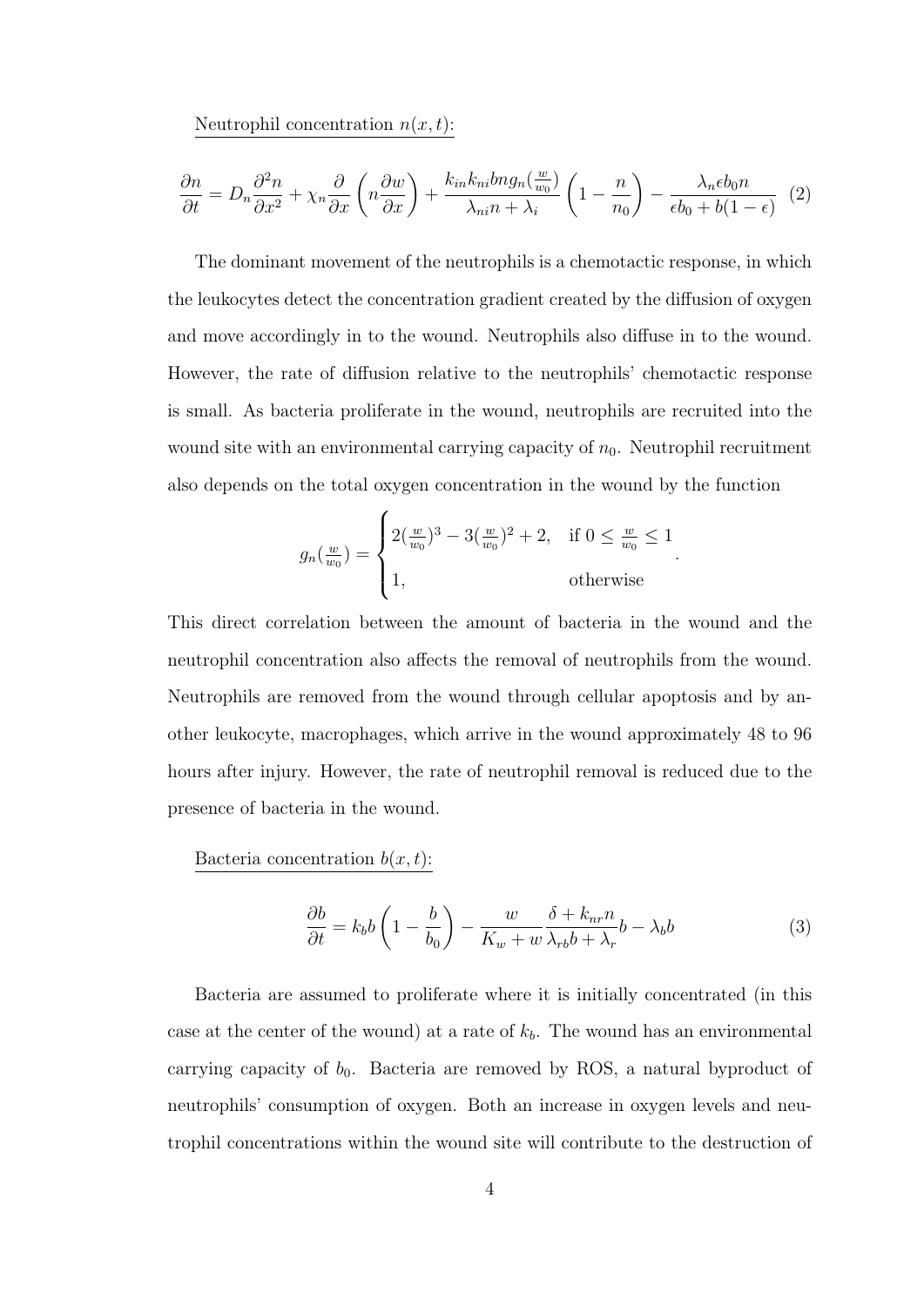bacteria. Other leukocytes enter the wound as time progresses and also create ROS. These leukocytes, such as macrophages, are assumed to be at a constant level δ. Thus, whenever there are bacteria in the wound, white blood cells are also present in the wound. Bacteria also die naturally at a linear rate  $\lambda_b$ .

Boundary and Initial Conditions

$$
\left. \frac{\partial w}{\partial x} \right|_{x=0} = 0, w(L, t) = \zeta(L), w(x, 0) = \zeta(x) \tag{4}
$$

$$
\left. \frac{\partial n}{\partial x} \right|_{x=0} = 0, n(L, t) = n_0 e^{-\gamma_2 t}, n(x, 0) = n_0 \left( \frac{x - L}{L} \right)^2 e^{-\left( \frac{x - L}{\epsilon L} \right)^2}
$$
(5)

$$
\left. \frac{\partial b}{\partial x} \right|_{x=0} = \left. \frac{\partial b}{\partial x} \right|_{x=L} = 0, b(x,0) = b_0 \left( \frac{x}{L} \right)^2 e^{-\left( \frac{L-x}{\epsilon L} \right)^2}
$$
(6)

In equation (4),  $\zeta(x) = \operatorname{sech}(\sqrt{\frac{\lambda_w}{D}})$  $\overline{\frac{\lambda_w}{D_w}}) \rm{cosh} (0.8 \sqrt{\frac{\lambda_w}{D_u}})$  $\frac{\lambda_w}{D_w}x$ ). The selection of  $\zeta(x)$  and the conditions governing oxygen levels on the boundary are discussed in Chapter 4. Due to the symmetric nature of the problem, no-flux boundary conditions are needed to describe the oxygen, neutrophil, and bacteria concentrations at the center of the wound  $(x = 0)$ . At  $x = L$ , the neutrophil concentration decays exponentially due to the transition of the neutrophils from the healthy dermis to the wounded area. Initially, neutrophil levels are at a normal level near the edge of the wound, and are negligible away from the wound edge. Bacteria neither enter nor leave the wound from the healthy skin at  $x = L$ , and thus no-flux conditions are used on this boundary as well.

To nondimensionalize equations  $(1)-(6)$ , we let

$$
\{x^*, t^*, w^*, n^*, b^*\} = \left\{ \frac{x}{L}, \frac{D_w t}{L^2}, \frac{w}{w_0}, \frac{n}{n_0}, \frac{b}{b_0} \right\},
$$
  
\n
$$
\{D_w^*, \beta^*, \lambda_{bw}^*, \lambda_{nw}^*, \lambda_w^* \} = \left\{ 1, \frac{L^2}{w_0 D_w} \beta, \frac{\lambda_{bw} b_0 L^2}{D_w}, \frac{\lambda_{nw} n_0 L^2}{D_w}, \frac{\lambda_w L^2}{D_w} \right\},
$$
  
\n
$$
\{D_n^*, \chi_n^*, k_{ni}^*, \lambda_{ni}^*, \lambda_n^*, e^* \} = \left\{ \frac{D_n}{D_w}, \frac{\chi_n w_0}{D_w}, \lambda_i \frac{L^2 b_0}{D_w} k_{in} k_{ni}, \frac{\lambda_{ni} n_0}{\lambda_i}, \lambda_n \frac{L^2}{D_w}, \frac{b_0 (1 - \epsilon)}{\epsilon b_0} \right\},
$$
  
\n
$$
\{k_b^*, K_w^*, \delta^*, k_{nr}^*, \lambda_{rb}^*, \lambda_b^* \} = \left\{ \frac{k_b L^2}{D_w}, \frac{K_w}{w_0}, \delta \frac{\lambda_r L^2}{D_w}, k_{nr} n_0 \frac{\lambda_r L^2}{D_w}, \frac{\lambda_{rb} b_0}{\lambda_r}, \lambda_b \frac{L^2}{D_w} \right\}.
$$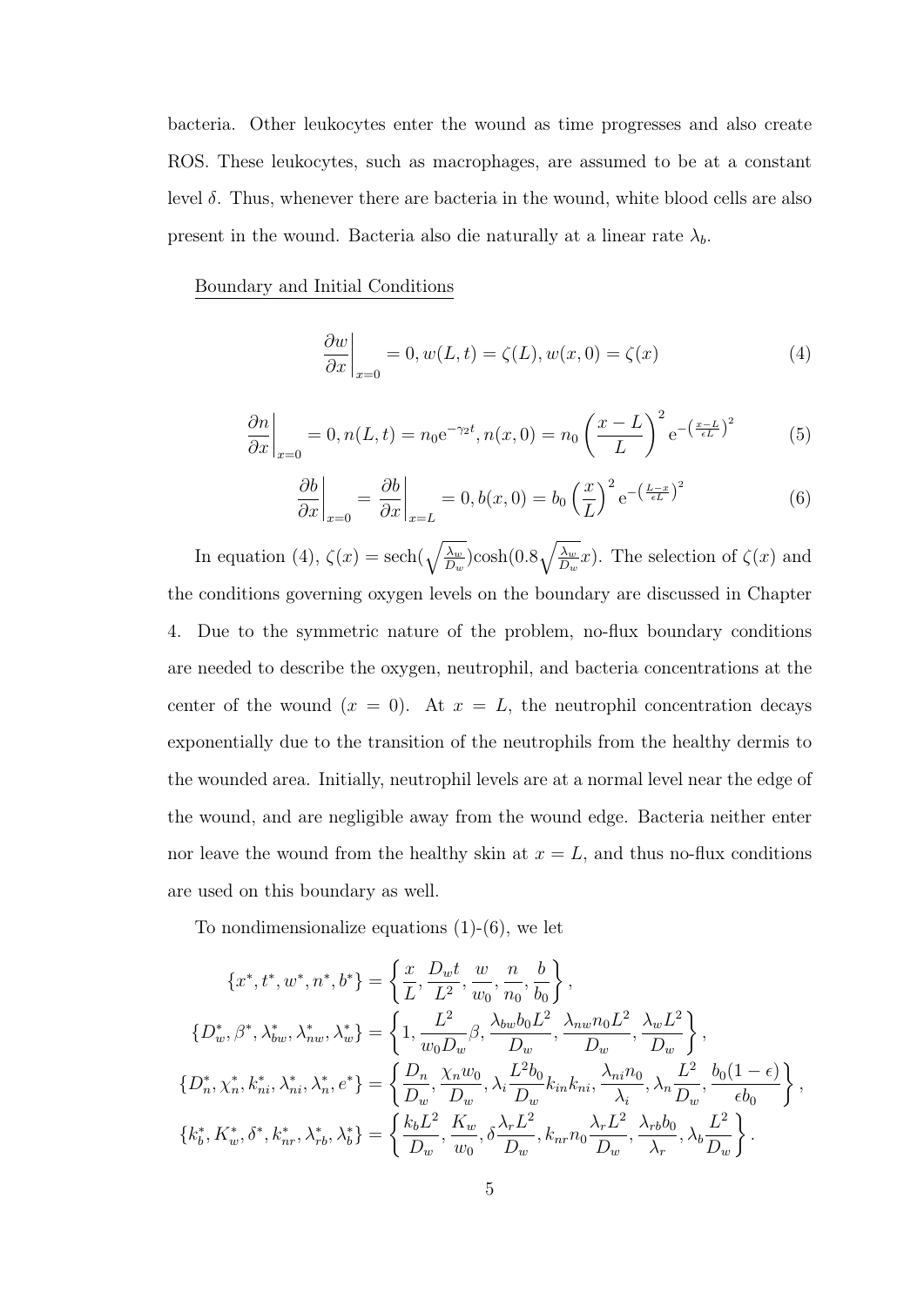where the asterisks denote dimensionless variables and parameters. Note that the choice of dimensionless parameters and variables is not unique. Removing the ∗ from the nondimensionalized variables and parameters for notational simplicity, equations  $(1)-(3)$  become

$$
\frac{\partial w}{\partial t} = \frac{\partial^2 w}{\partial x^2} + \beta + \gamma G(t) - \lambda_{nw} n w - \lambda_{bw} b w - \lambda_w w,\tag{7}
$$

$$
\frac{\partial n}{\partial t} = D_n \frac{\partial^2 n}{\partial x^2} + \chi_n \frac{\partial}{\partial x} \left( n \frac{\partial w}{\partial x} \right) + \frac{k_{ni} b n g_n \left( w \right)}{\lambda_{ni} n + 1} \left( 1 - n \right) - \frac{\lambda_n n}{e b + 1},\tag{8}
$$

$$
\frac{\partial b}{\partial t} = k_b b (1 - b) - \frac{w}{K_w + w} \frac{\delta + k_{nr} n}{\lambda_{rb} b + 1} b - \lambda_b b,\tag{9}
$$

and equations  $(4)-(6)$  become

$$
\left. \frac{\partial w}{\partial x} \right|_{x=0} = 0, w(1, t) = \zeta(1), w(x, 0) = \zeta(x), \tag{10}
$$

$$
\left. \frac{\partial n}{\partial x} \right|_{x=0} = 0, n(1, t) = e^{-\gamma_2 t}, n(x, 0) = x^2 e^{-\left(\frac{1-x}{\epsilon}\right)^2}, \tag{11}
$$

$$
\left. \frac{\partial b}{\partial x} \right|_{x=0} = \left. \frac{\partial b}{\partial x} \right|_{x=L} = 0, b(x,0) = (1-x)^2 e^{-\left(\frac{x}{\epsilon}\right)^2}.
$$
 (12)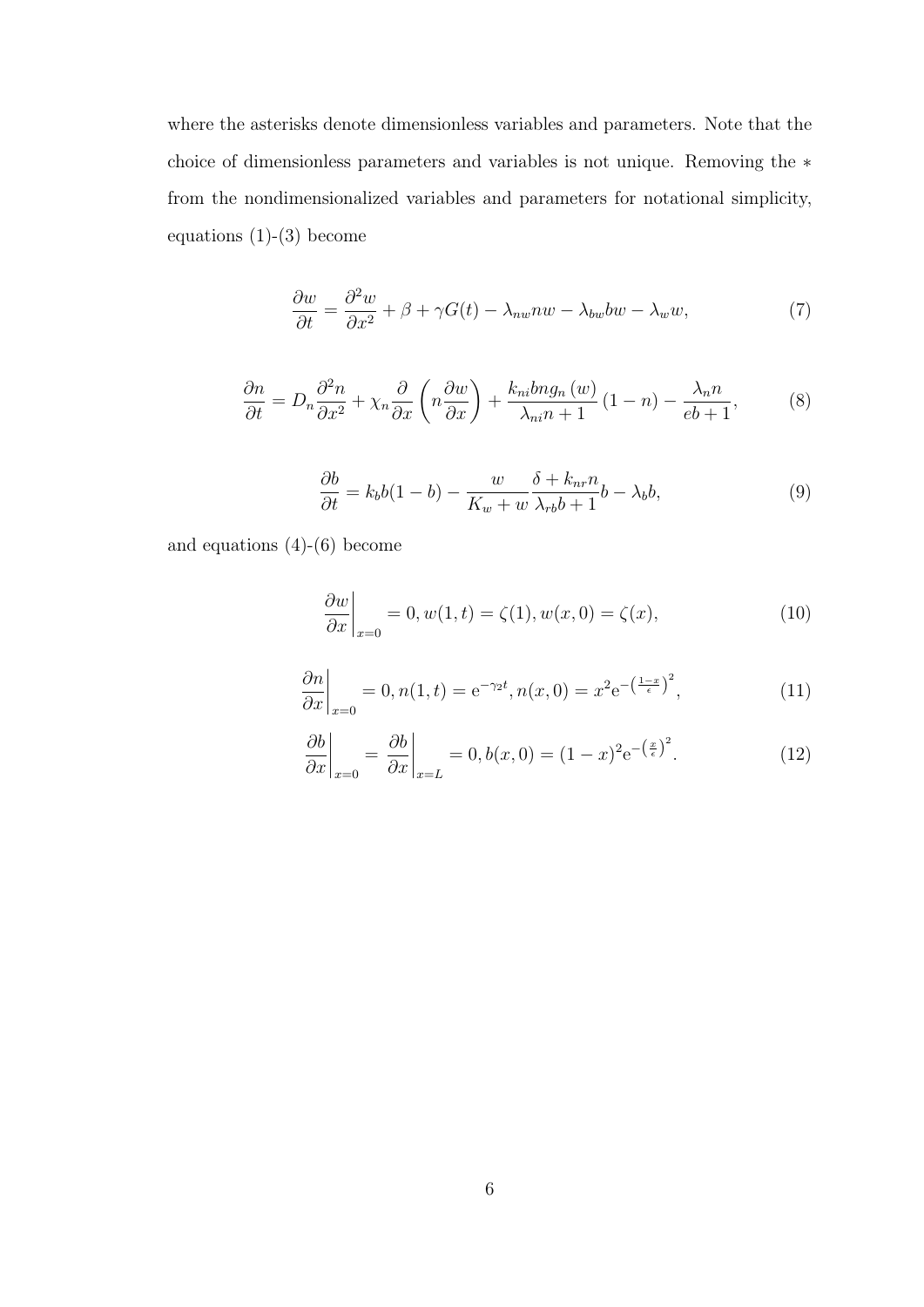#### CHAPTER 3

#### ANALYTICAL RESULTS

Analytical results can provide valuable insight to the biological implications of the model. First, the wound is examined without the presence of bacteria to provide a biological description for oxygen and neutrophil dynamics. Before finding solutions to the system, we examine the stability of the steady states, first without any spatial variation of the neutrophils and oxygen, and then with the spatial variation (i.e. diffusion of the oxygen and neutrophils and the chemotactic response of the neutrophils).

To begin our investigation of the system, we consider the ordinary differential equations satisfied by travelling wave solutions of equations  $(7)-(8)$  where b is assumed to be 0. Travelling waves arise frequently in the context of wound healing. Biologically, this implies that a wave front of cells move with a constant speed and constant shape. We assume there is a solution to each equation of the form  $f(\psi)$ , where  $\psi = x + ct$ , and c is the speed of propagation of the travelling waves. Without the presence of bacteria, letting  $w(x, t) = f(\psi)$  and  $n(x, t) = g(\psi)$ , this reduces equations (7)-(9) to

$$
cf' = f'' + \beta - \lambda_{nw} fg - \lambda_{w} f, \qquad (13)
$$

$$
cg' = D_n g'' + \chi_n(gf')' - \lambda_n g,\tag{14}
$$

where  $\prime$  denotes the derivative with respect to  $\psi$ . To examine the steady states of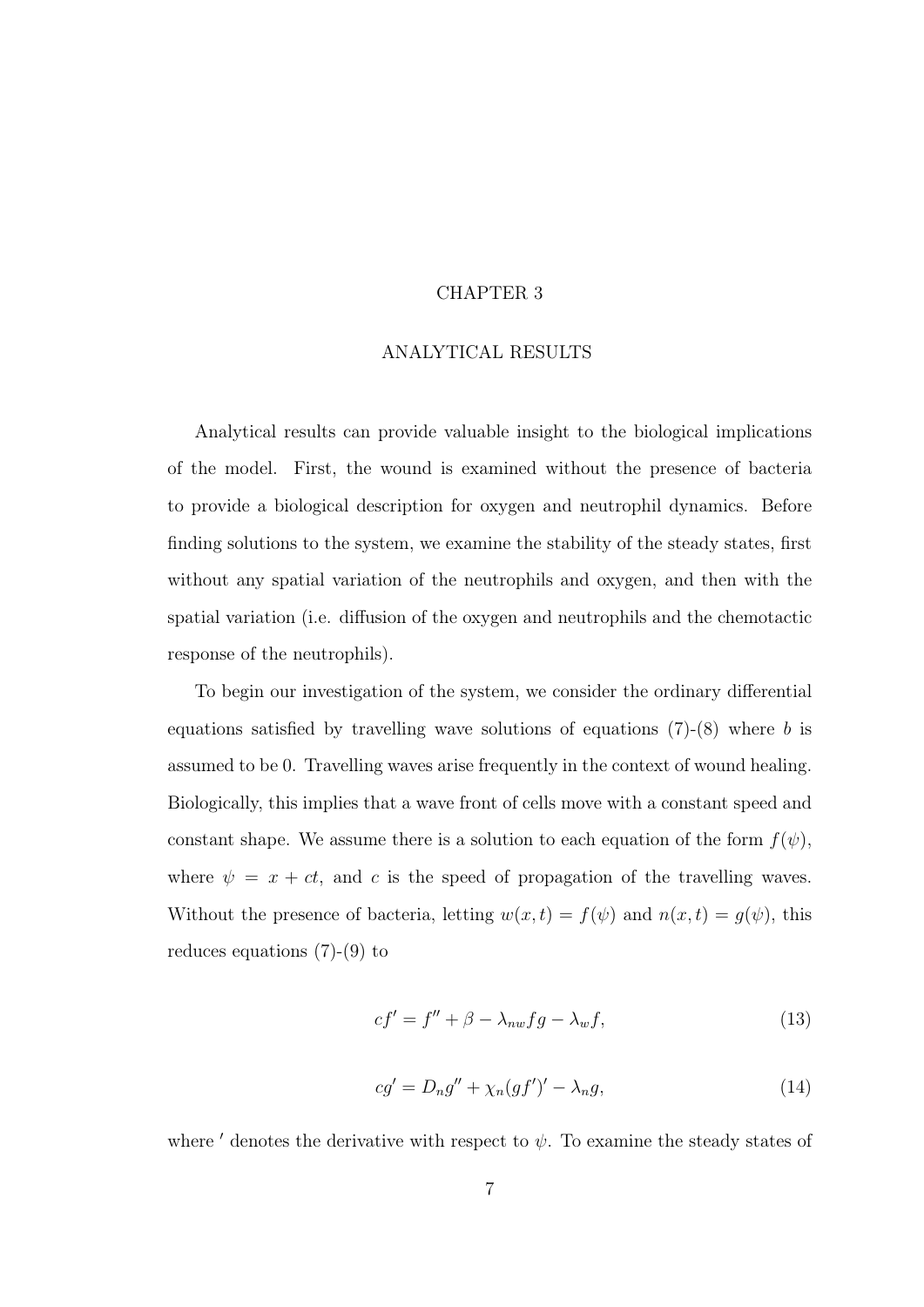this system, (13)-(14) is transformed to a system of first order, nonlinear ordinary differential equations by setting  $x_1 = f$ ,  $x_2 = f'$ ,  $x_3 = g$ , and  $x_4 = g'$ . Removing the terms with spatial derivatives, substituting this change of variables into the system, and separating the derivatives to one side, we get a system of two ordinary differential equations.

$$
x_1' = \frac{\beta}{c} - \frac{\lambda_{nw}}{c} x_1 x_3 - \frac{\lambda_w}{c} x_1
$$
  

$$
x_3' = -\frac{\lambda_n}{c} x_3
$$
 (15)

Setting these derivatives equal to zero and solving for  $x_1$  and  $x_3$  we get the steady state  $(x_1, x_3) = (\frac{\beta}{\lambda_w}, 0)$ . The Jacobian for the system (15) (without spatial variation terms) is

$$
\mathcal{J}(x_1, x_3) = \begin{bmatrix} -\frac{\lambda_{nw}}{c}x_3 - \frac{\lambda_{w}}{c}x_1 & -\frac{\lambda_{nw}}{c} \\ 0 & -\frac{\lambda_{n}}{c} \end{bmatrix}.
$$

The eigenvalues of our evaluated Jacobian  $\mathcal{J}(\frac{\beta}{\lambda})$  $\frac{\beta}{\lambda_w}, 0)$  are  $\{-\frac{\beta}{c}, -\frac{\lambda_n}{c}$  $\frac{\lambda_n}{c}$ . Because the real parts of the eigenvalues are negative, we conclude that the steady state  $\left(\frac{\beta}{\lambda}\right)$  $\frac{\beta}{\lambda_w}$ , 0) is stable. The necessary condition that the real parts of the eigenvalues of the evaluated Jacobian be negative is clarified in Appendix B. Biologically, this implies that without bacteria in the system, the neutrophil concentration will tend to zero and the oxygen level in the wound will stabilize naturally to an average concentration of  $\frac{\beta}{\lambda_w}$  when spatial variation is not considered.

Now we place the diffusion and chemotactic terms back into equations (15) and perform the same analysis to study the steady states of the unmodified system. Substituting  $x_1, x_2, x_3$ , and  $x_4$  in to the system, and separating the derivatives to one side, we have the following system.

$$
x'_{1} = x_{2}
$$
  
\n
$$
x'_{2} = \frac{\lambda_{nw}}{D_{w}} x_{1} x_{3} - \frac{c}{D_{w}} x_{2} + \frac{\lambda_{w}}{D_{w}} x_{1} - \frac{\beta}{D_{w}}
$$
  
\n
$$
x'_{3} = x_{4}
$$
  
\n
$$
x'_{4} = \frac{\lambda_{n}}{D_{n}} x_{3} - \frac{\chi_{n}}{D_{n}} x_{2} x_{4} - \frac{c}{D_{n}} x_{4} + \frac{\chi_{n}}{D_{n}} x_{3} \left( \frac{c}{D_{w}} x_{2} - \frac{\lambda_{w}}{D_{w}} x_{1} - \frac{\lambda_{nw}}{D_{w}} x_{1} x_{3} + \frac{\beta}{D_{w}} \right)
$$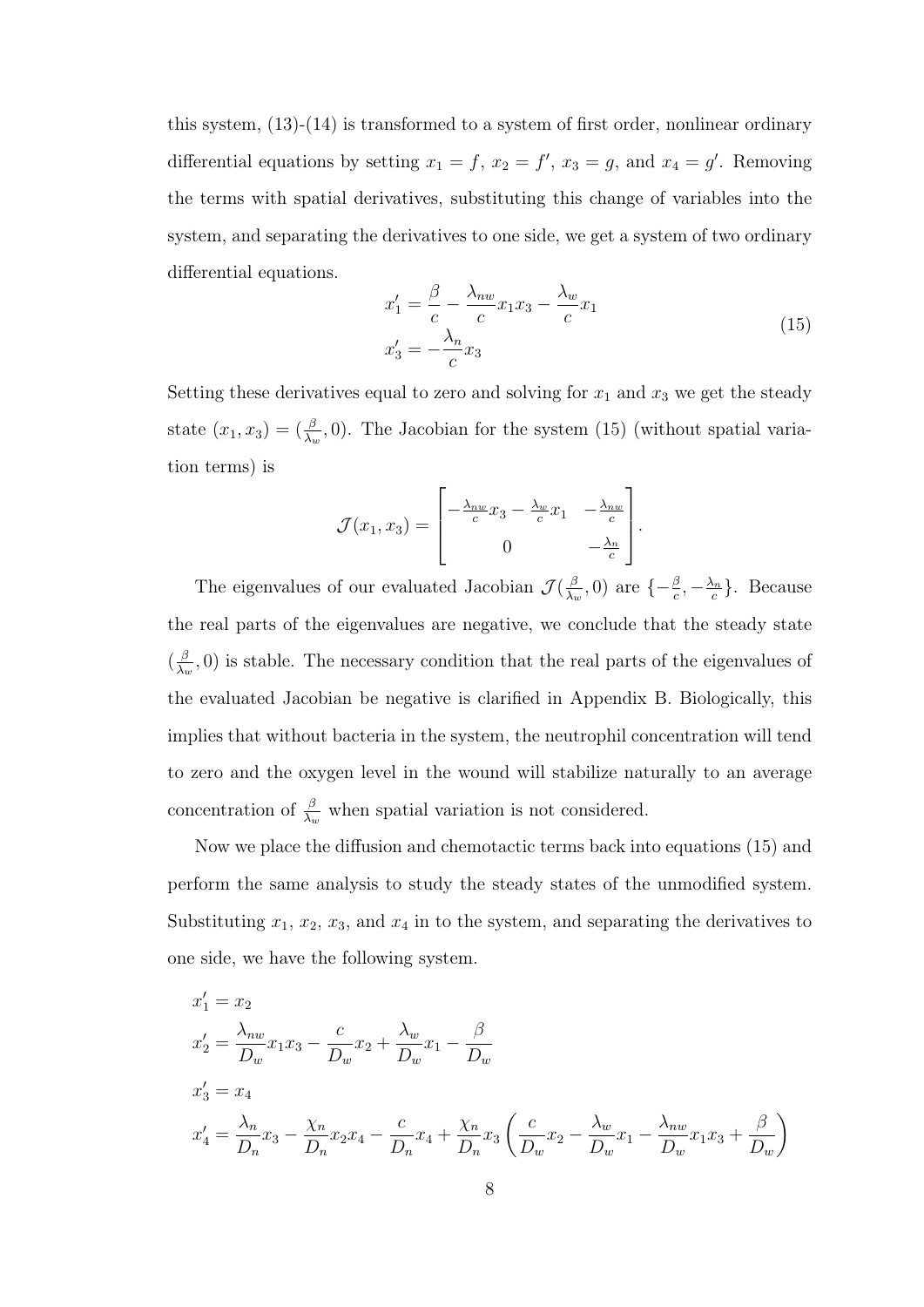Setting the derivatives on the left hand side equal to zero, and solving for  $x_1$ ,  $x_2, x_3$ , and  $x_4$  gives the steady state  $(x_1, x_2, x_3, x_4) = \left(\frac{\beta}{\lambda_1}\right)^2$  $\left(\frac{\beta}{\lambda_w}, 0, 0, 0\right)$ . Evaluating the Jacobian of the system at this steady state gives the matrix

$$
\mathcal{J}\left(\frac{\beta}{\lambda_w}, 0, 0, 0\right) = \begin{bmatrix} 0 & 1 & 0 & 0 \\ \frac{\lambda_w}{Dw} & \frac{c}{Dw} & \frac{\beta \lambda_{nw}}{Dw\lambda_w} & 0 \\ 0 & 0 & 0 & 1 \\ 0 & 0 & \frac{\lambda_n}{Dn} & \frac{c}{Dn} \end{bmatrix}.
$$
 (16)

To determine the stability of this steady state, we consider the characteristic polynomial of the matrix and check that it satisfies the Routh-Hurwitz criteria. The characteristic polynomial of (16) is

$$
P(\alpha) = a_0 \alpha^4 + a_1 \alpha^3 + a_2 \alpha^2 + a_3 \alpha + a_4
$$
  
=  $\alpha^4 + \frac{cD_w + cD_n}{D_n D_w} \alpha^3 + \frac{c^2 - \lambda_w D_n - \lambda_n D_w}{D_n D_w} \alpha^2 + \frac{-c(\lambda_w + \lambda_n)}{D_w D_n} \alpha + \frac{\lambda_n \lambda_w}{D_n D_w}$ 

All parameter values are assumed to be positive. Therefore we have that  $a_1 > 0$ ,  $a_3 < 0$ , and  $a_4 > 0$ . By the corollary and theorem presented in Appendix B concerning the Routh-Hurwitz conditions, we deduce that there exists an eigenvalue of the above matrix with a non-negative real part. Thus we conclude that the steady state is stable without the process of diffusion, yet unstable when spatial variation is considered. This "diffusion-driven" instability is referred to as a Turing instability, and is quite common in biological reaction-diffusion models. Biologically, this implies that during the inflammatory stage, oxygen levels in the wound will vary spatially, even though these levels may temporally settle. This creates a gradient of oxygen, which is expected biologically.

To have a complete picture of the biological processes that occur during wound healing, the system is first examined during the first 6 hours after the initial injury. This is motivated by [7], which attempts to analyze the amount of oxygen needed during the first day of treatment to promote blood-vessel growth. During the first 6 hours, neutrophils have not entered the wound. Also, because therapy is given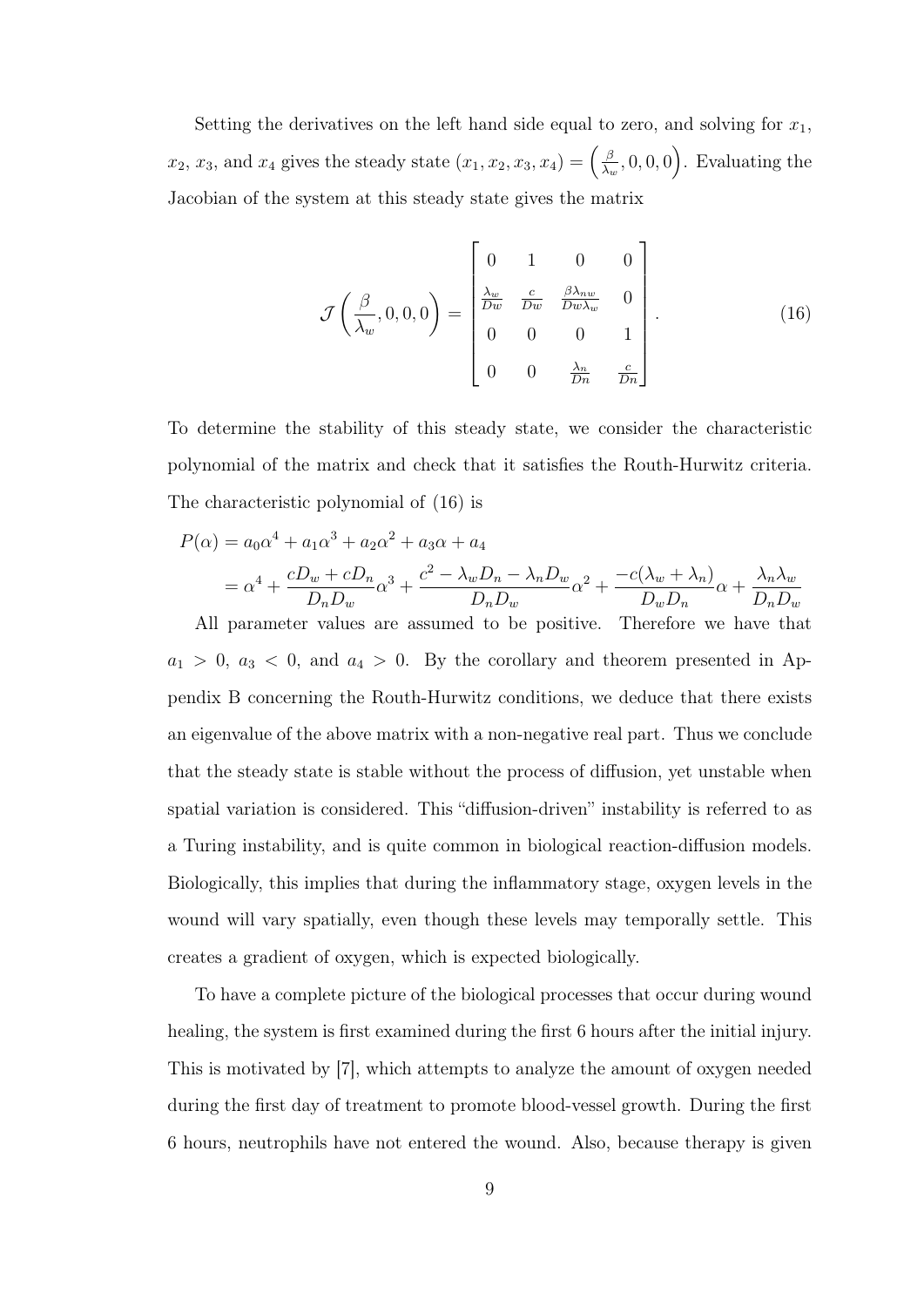only once every day, if any treatment is sought during the first 6 hours, we assume it is administered at a constant rate  $\alpha$ . Without bacteria in the wound, equation (7) becomes

$$
\frac{\partial w}{\partial t} = \frac{\partial^2 w}{\partial x^2} + \beta + \alpha - \lambda_w w,\tag{17}
$$

with the boundary and initial conditions

$$
\frac{\partial w}{\partial x}\Big|_{x=0} = 0,
$$
  
\n
$$
w(1,t) = 1,
$$
  
\n
$$
w(x,0) = 1.
$$
\n(18)

To find a solution for (18), we transform the boundary conditions into homogeneous conditions by substituting  $u(x,t) = w(x,t) - 1$ . This transforms the boundary value problem (17)-(18) into

$$
\frac{\partial u}{\partial t} - \frac{\partial^2 u}{\partial x^2} + \lambda_w u = \kappa,\tag{19}
$$

$$
u(1,t) = 0,\t\t(20)
$$

$$
\left. \frac{\partial u}{\partial x} \right|_{x=0} = 0,\tag{21}
$$

$$
u(x,0) = 0,\t(22)
$$

where  $\kappa = \beta + \alpha - \lambda_w$ . We find the solution for the boundary value problem (19)-(22) using Green's functions:

$$
u(x,t) = \int\limits_0^t \int\limits_0^1 \kappa G(x,\xi,t-s)d\xi ds.
$$

where  $\kappa$  is given above, and

$$
G(x,\xi,t) = 2\sum_{n=0}^{\infty} \cos\left(\frac{2n\pi + \pi}{2}\xi\right) \cos\left(\frac{2n\pi + \pi}{2}x\right) e^{-\left((\frac{2n\pi + \pi}{2})^2 + \lambda_w\right)t},
$$

which is derived in Appendix A. Evaluating the integral and shifting the data back we have the solution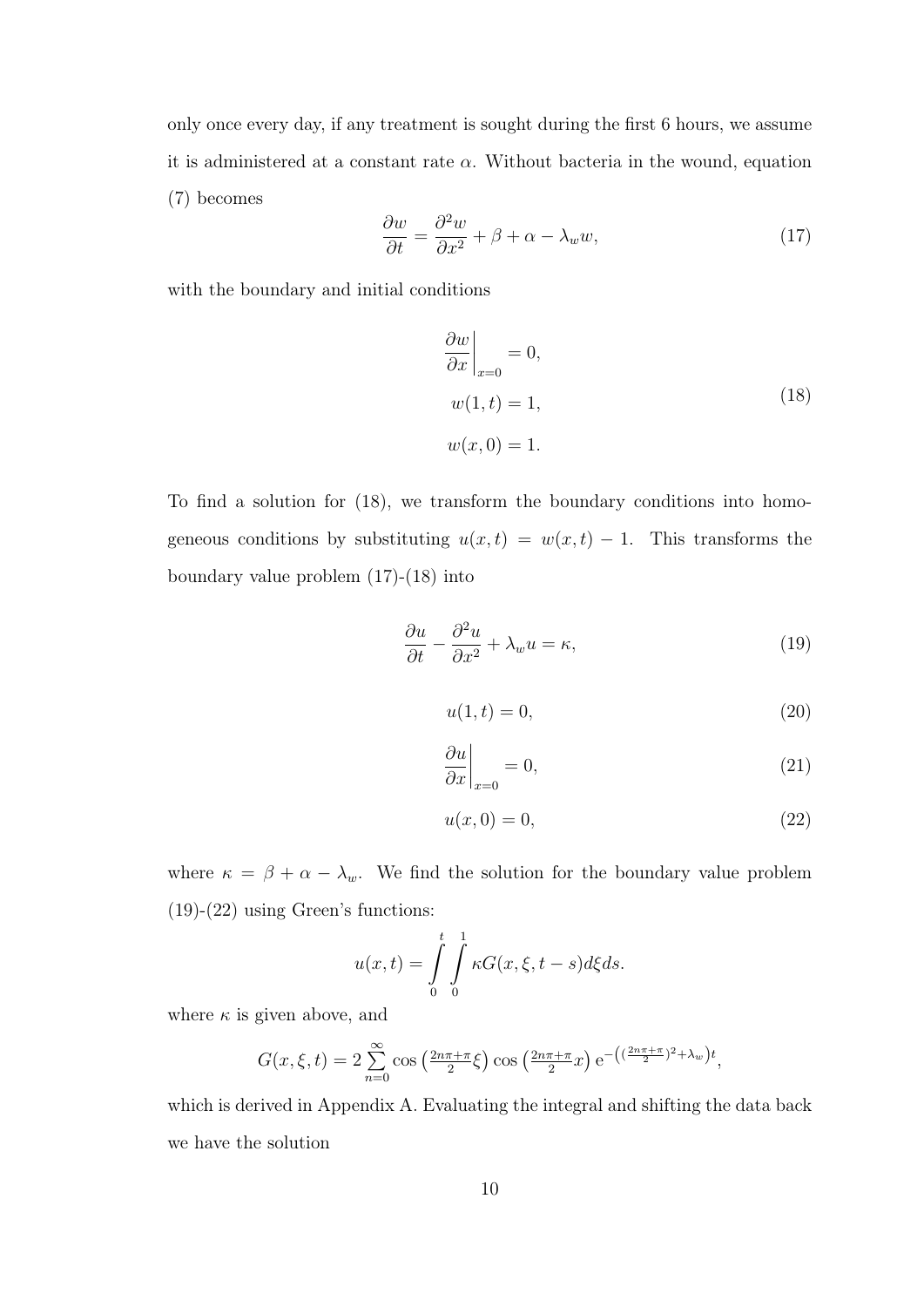$$
w(x,t) = 1 + 2\sum_{n=0}^{\infty} \frac{(-1)^n (\beta + \alpha - \lambda_w)}{\lambda_w \left(\frac{2n\pi + \pi}{2}\right) + \left(\frac{2n\pi + \pi}{2}\right)^3} \cos\left(\frac{2n\pi + \pi}{2}x\right) \left(1 - e^{-\left(\left(\frac{2n\pi + \pi}{2}\right)^2 + \lambda_w\right)t}\right).
$$

To simulate the removal of bacteria from the wound, we must have  $\frac{\partial b}{\partial t}$  < 0. Notice that if  $b = 0$  at any time, then b remains zero for all further time. Assuming that the bacteria concentration is not initially zero and that it reaches a steady state fairly soon, to begin bacteria removal from the wound during the first six hours after trauma, we must satisfy the following inequality through the application of oxygen treatment

$$
w(0,0.108)(\delta - (k_b(1-b) - \lambda_b)(\lambda_{rb} + 1)) > K_w(k_b(1-b) - \lambda_b)(\lambda_{rb} + 1).
$$
 (23)

Time  $t = 0.108$  is a nondimensional value representing 6 hours after the initial trauma. From here, we present two cases for the amount of oxygen necessary to stimulate bacteria removal. Recall that  $\delta$  represents the ROS produced by cells other than the neutrophils. Inequality (23) reduces to the following cases:

If 
$$
\delta > f(b)
$$
, then  $w(0, 0.108) > \frac{f(b)K_w}{\delta - f(b)}$ , (24)

and

if 
$$
\delta < f(b)
$$
, then  $w(0, 0.108) < \frac{f(b)K_w}{\delta - f(b)}$ , (25)

where  $f(b) = (k_b(1 - b) - \lambda_b)(\lambda_{rb} + 1)$ . For (25), when  $\delta < f(b)$ , we have

$$
\frac{f(b)K_w}{\delta - f(b)} < 0,\tag{26}
$$

which implies that  $w(0, 0.108)$  must be negative. However, the range of w is strictly positive. Thus we conclude that for (25), treatment through oxygen therapy can never begin the removal of bacteria from the wound. That is, if the total amount of ROS created by cells other than the neutrophils is less than  $f(b)$ , where b is the total concentration of bacteria, the wound will not be able to begin the healing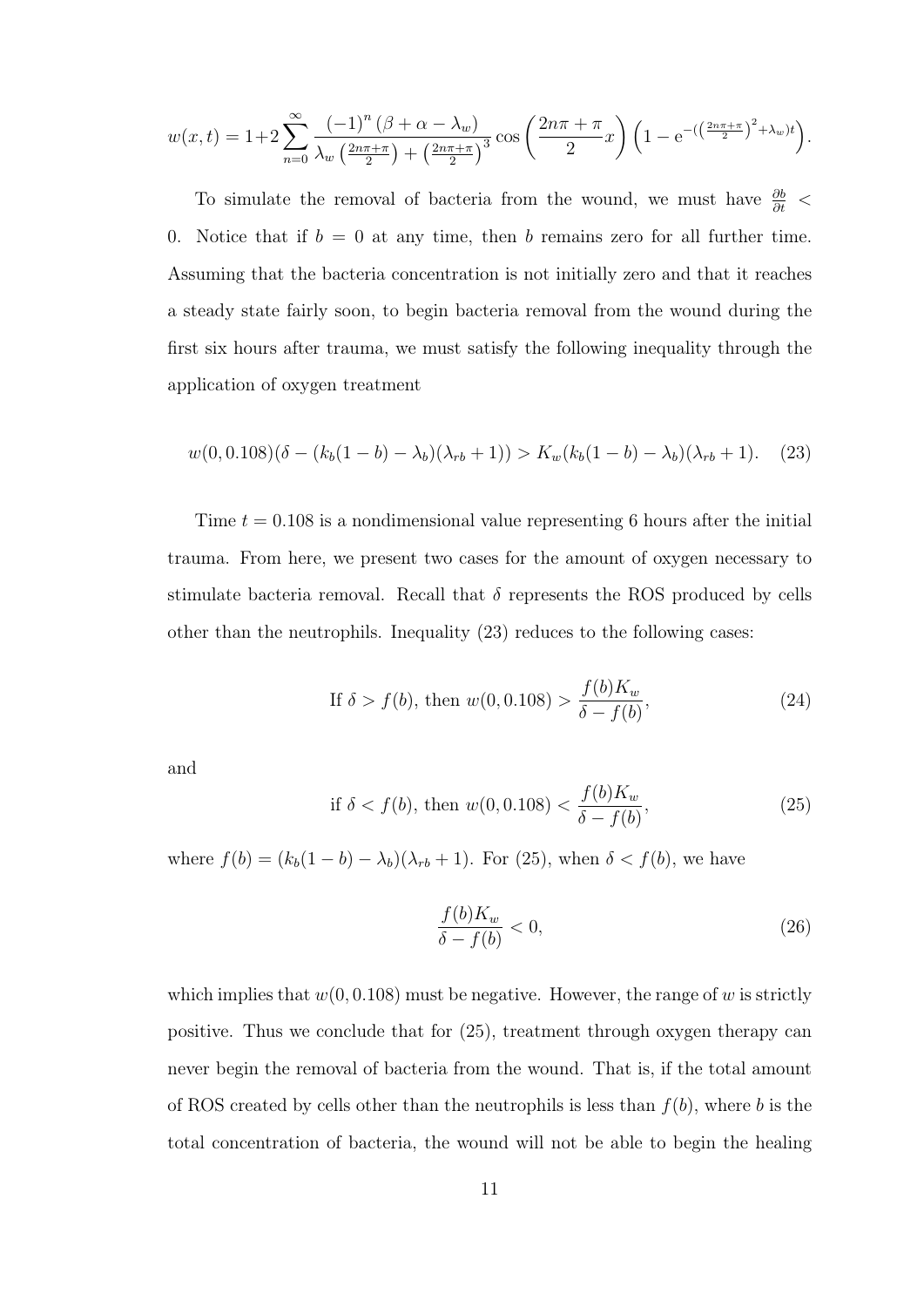| Bacteria | Oxygen   | $\alpha$ |
|----------|----------|----------|
| 0.639    | 5.25468  | 47.7221  |
| 0.64     | 2.83338  | 21.8377  |
| 0.641    | 1.80359  | 10.82897 |
| 0.642    | 1.23364  | 4.73599  |
| 0.643    | 0.871659 | 0.8663   |

Table 1: As bacteria concentrations approach their steady state value in the wound from the left, the amount of treatment needed to apply during the first session decreases. The closer the bacteria concentration gets to the steady state, the slower the bacteria concentration grows. That is, when  $b$  is much different from the steady state, we have that  $\frac{\partial b}{\partial t}$  >> 0. Note that if  $\alpha$  becomes 0, after the first 6 hours, with the parameters in Table (2), the oxygen levels go to 0.790263 at the center of the wound region.

process without the neutrophils.

Given that  $\delta > f(b)$ , by (24) we require w at the center of the wound and after the first six hours to be at a certain level. As b approaches the steady state, the necessary amount of oxygen required to stimulate bacteria removal decreases. Table 1 shows necessary levels of oxygen w and necessary treatment levels  $\alpha$  for different bacteria concentrations b as b approaches the steady state from the left using nondimensional variables and nondimensional parameter values from Table 2 in Chapter 4.

While  $\delta > f(b)$  is a sufficient condition to instigate the removal of the bacteria from the wound, it is not a very efficient condition. There is a small range of bacteria concentration such that oxygen therapy during the first six hours will have a beneficial impact. As time progresses, and neutrophils enter the wound, the range of bacteria that can be eradicated will grow.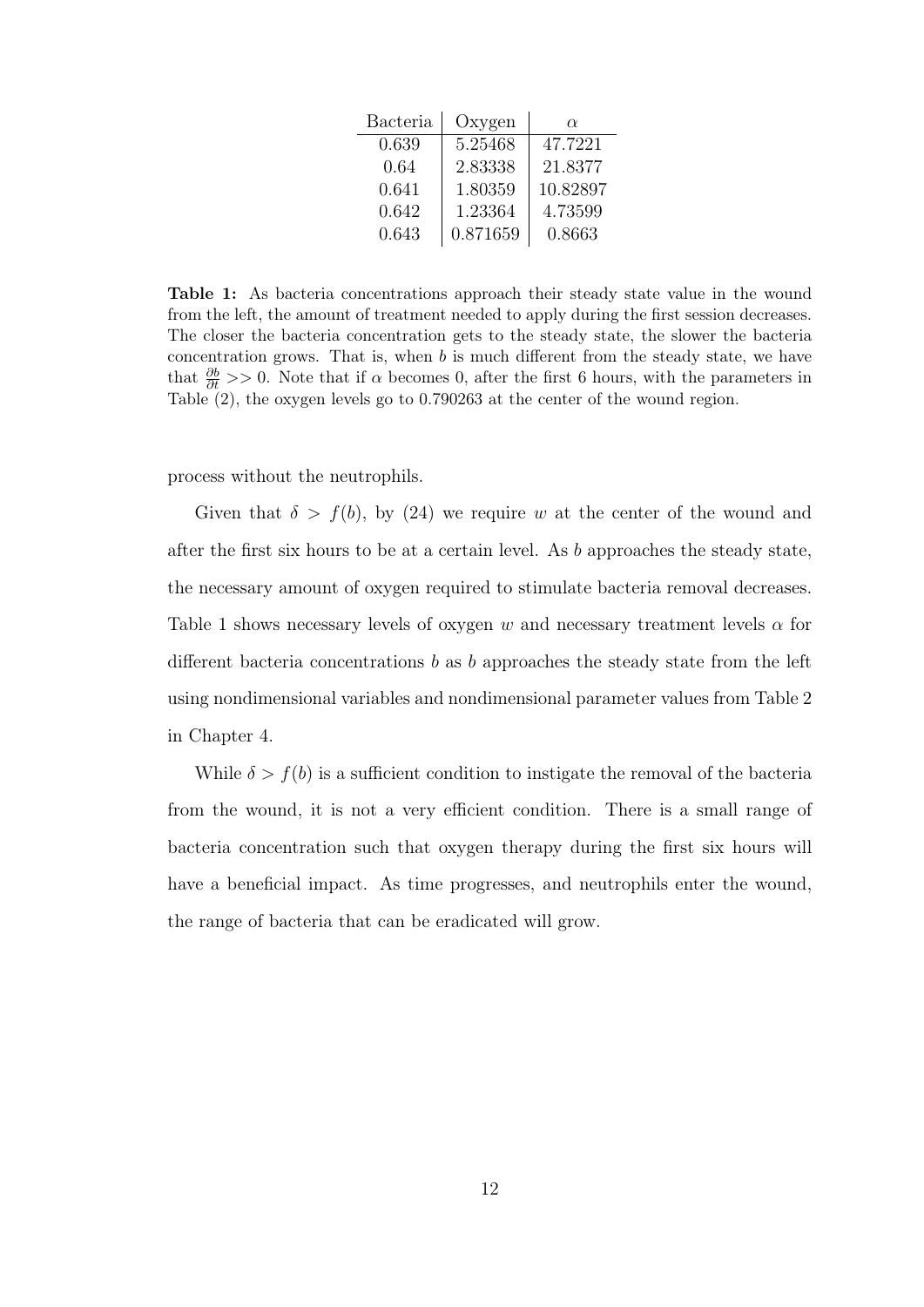#### CHAPTER 4

#### NUMERICAL RESULTS

The system of equations (7)-(9) are solved in MATLAB using the built-in PDE solver "pdepe", which utilizes a finite difference scheme to approximate solutions. The dimensionless parameters in (7)-(9) are fixed at the values presented in Figure 2. The choice of parameter values is discussed later in this section.

| Parameter        | Non-Dimensional | Dimensional                                                | References        |
|------------------|-----------------|------------------------------------------------------------|-------------------|
| $w_0$            | 1               | $5.4 * 10^{-6}$ g · cm <sup>-1</sup>                       | $[14]$            |
| $n_0$            | $\mathbf 1$     | $1 * 10^{-3}$ g · cm <sup>-1</sup>                         | 14                |
| $b_0$            | $\mathbf{1}$    | $3*10^{-9}$ g · cm <sup>-1</sup>                           | [16]              |
| $D_w$            | $\mathbf{1}$    | $5 * 10^{-6}$ cm <sup>2</sup> · s <sup>-1</sup>            | $_{\rm oc}$       |
| $D_n$            | 0.02            | $1 * 10^{-7}$ cm <sup>2</sup> · s <sup>-1</sup>            | $_{\rm OC}$       |
| $\chi_n$         | 1.08            | $1 \text{ cm}^5 \cdot \text{g}^{-1} \cdot \text{s}^{-1}$   | $_{\rm oc}$       |
| $\beta$          | 0.2284          | $6.1667 * 10^{-12}$ cm <sup>-1</sup> · g · s <sup>-1</sup> | $_{\rm OC}$       |
| $\lambda_{nw}$   | 37              | $0.185$ cm $\cdot$ g <sup>-1</sup> $\cdot$ s <sup>-1</sup> | [14]              |
| $\lambda_w$      | 2.4667          | $0.01233 * 10^{-3}$ s <sup>-1</sup>                        | $_{\rm OC}$       |
| $\lambda_n$      | 5               | $2.5 * 10^{-5}$ s <sup>-1</sup>                            | $_{\rm OC}$       |
| $\lambda_{bw}$   | 22.7872         |                                                            | [15]              |
| $k_b$            | 14.26           | $7.13 * 10^{-5}$ s <sup>-1</sup>                           | [16]              |
| $K_w$            | 0.75            | $4.05 * 10^{-6}$ g · cm <sup>-1</sup>                      | $\left[15\right]$ |
| $\delta$         | 0.7992          |                                                            | $_{\rm OC}$       |
| $k_{nr}$         | $\overline{2}$  |                                                            | $_{\rm OC}$       |
| $\lambda_{rb}$   | 3.73            |                                                            | [15]              |
| $\lambda_b$      | $\overline{5}$  | $2.5 * 10^{-6}$ s <sup>-1</sup>                            | $_{\rm oc}$       |
| $k_{ni}$         | 14.28           |                                                            | [15]              |
| $\lambda_{ni}$   | 0.1728          |                                                            | [15]              |
| $\boldsymbol{e}$ | 100             |                                                            | 15                |

Table 2: The order of magnitude of some parameters were collected from other works, including [14]. Other parameter values were determined through experimentation with the knowledge of certain biological assumptions. "oc" stands for "our choice."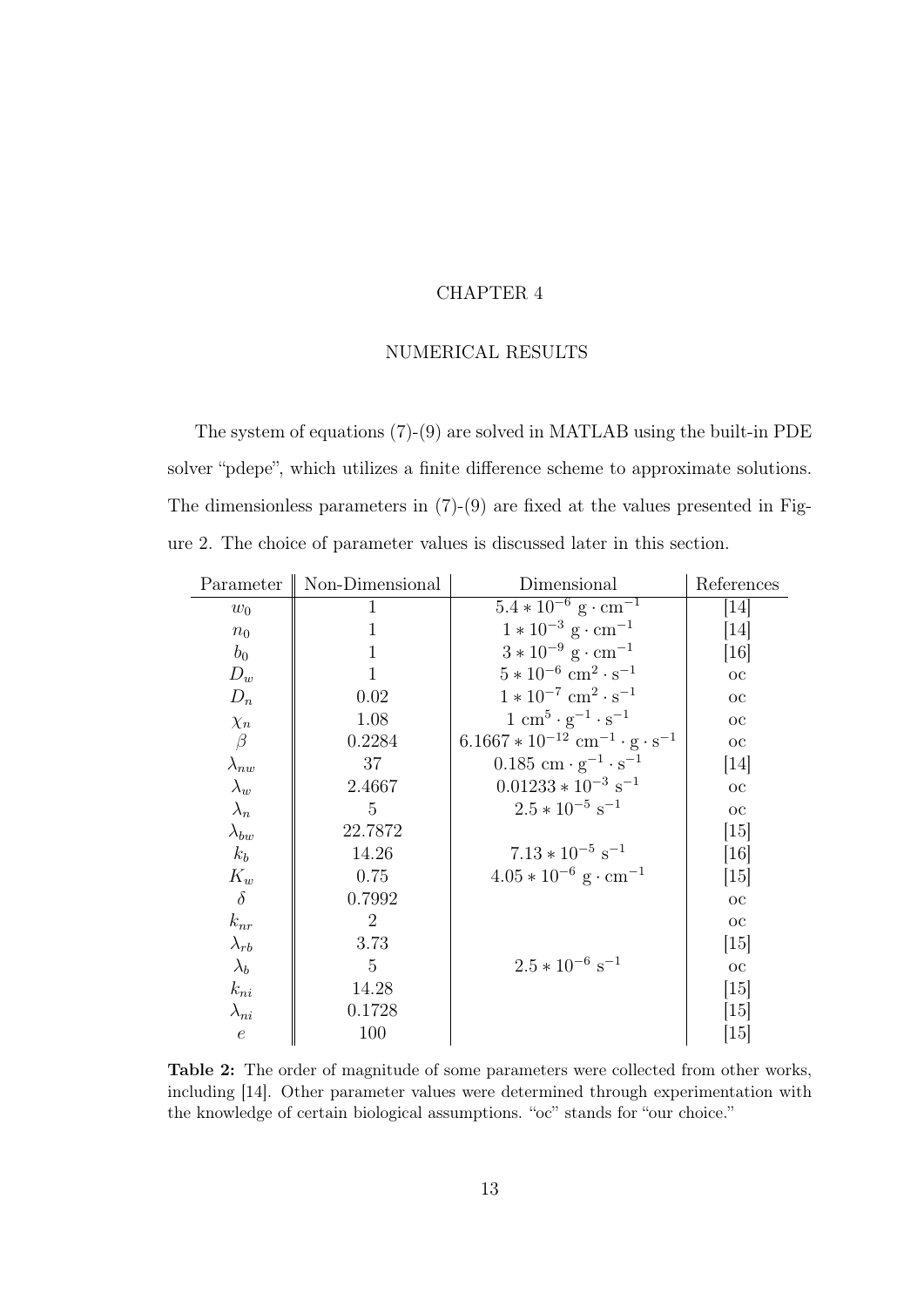

at  $x = 0$ , the neutrophils that are moving through the wounded area, and natural causes. (Center) Neutrophils rush in to the wound site as With the bacteria concentration at the center of the wound is located, the neutrophils are recruited there. (Right) Bacteria is assumed to be ocated initially in the center of the wound. Bacteria grows as time progresses; it is also killed by the neutrophils once the white blood cells Figure 1: (Left) Oxygen levels remain constant on the wounds edge nearest the healthy skin. Notice that at  $x = 1$ , oxygen levels are not 1. During the inflammatory stage, blood vessels (which transport oxygen through the blood and into the wound) are not flush with the edge of the wound, but instead are approximately 0.2-0.3cm from the exposed area. Oxygen is lost in the wounded region due to the bacteria located **Figure 1:** (Left) Oxygen levels remain constant on the wounds edge nearest the healthy skin. Notice that at  $x = 1$ , oxygen levels are not 1. During the inflammatory stage, blood vessels (which transport oxygen through the blood and into the wound) are not flush with the edge of the wound, but instead are approximately 0.2-0.3cm from the exposed area. Oxygen is lost in the wounded region due to the bacteria located at  $x = 0$ , the neutrophils that are moving through the wounded area, and natural causes. (Center) Neutrophils rush in to the wound site as a result of the initial trauma. The carrying capacity of the wound limits the total number of neutrophils at any one location in the wound. With the bacteria concentration at the center of the wound is located, the neutrophils are recruited there. (Right) Bacteria is assumed to be located initially in the center of the wound. Bacteria grows as time progresses; it is also killed by the neutrophils once the white blood cells a result of the initial trauma. The carrying capacity of the wound limits the total number of neutrophils at any one location in the wound. reach the location of the bacteria. This solution represents the first 10 days after the initial trauma. reach the location of the bacteria. This solution represents the first 10 days after the initial trauma.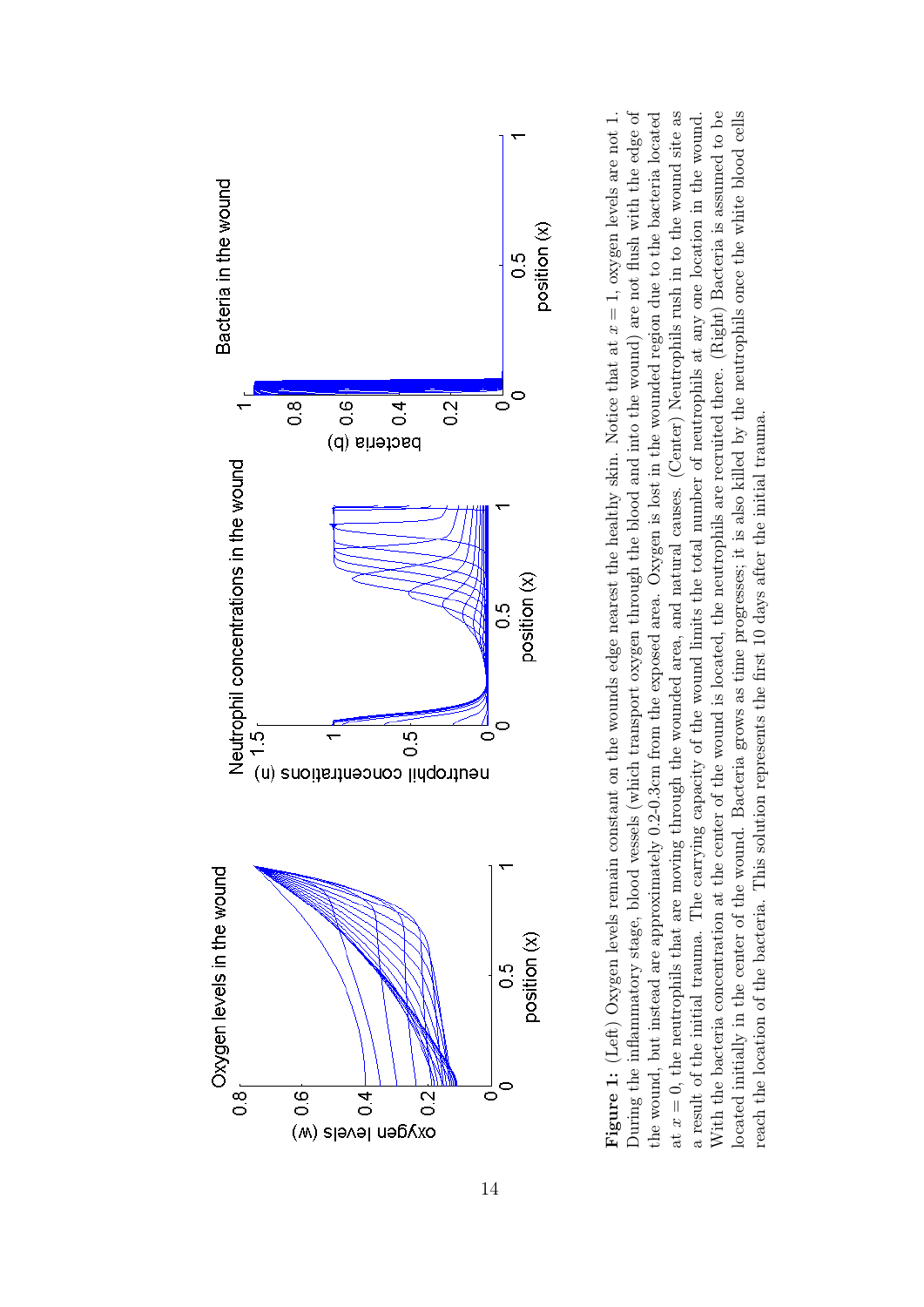

Figure 2: (Left) Without bacteria present in the wound, neutrophils peak around the first day and are gone from the wound after approximately six days. (Right) With bacteria present in the wound, neutrophils still peak after approximately one day, but persist in the wound until the bacteria is removed.

The numerical solutions to the boundary value problem (7)-(12) are produced by the code in Appendix C and are pictured in Figure 1.

Numerical simulations were performed to justify and choose various parameter values. Neutrophils peak in the wound region around the first day, and are gone from the wound sometime between day four and day six, given that there is no bacteria in the wound [11]. Parameter values for the chemotactic rate,  $\chi_n$ , and decay rate,  $\lambda_n$ , of the neutrophils were chosen so that the model agreed with the literature. As seen in Figure 2, when bacteria is not present in the wound, neutrophils peak in the wound around day one and are effectively gone from the wound around day five. Figure 2 also relates the neutrophil concentration in the wound over time when there is bacteria present in the wound.

To determine an appropriate initial condition, we make the assumption that during the first six hours oxygen levels in the wound stabilize. That is, at the end of six hours we assume in equation (7) that  $\frac{\partial w}{\partial t} = 0$ . Solving the resulting ordinary differential equation with the boundary conditions  $w'(0) = 0$  and  $w(1) = 1$  gives

$$
w(x) = \operatorname{sech}(\sqrt{\frac{\lambda_w}{D_w}})\cosh(\sqrt{\frac{\lambda_w}{D_w}}x) + \frac{\beta}{\lambda_w}.
$$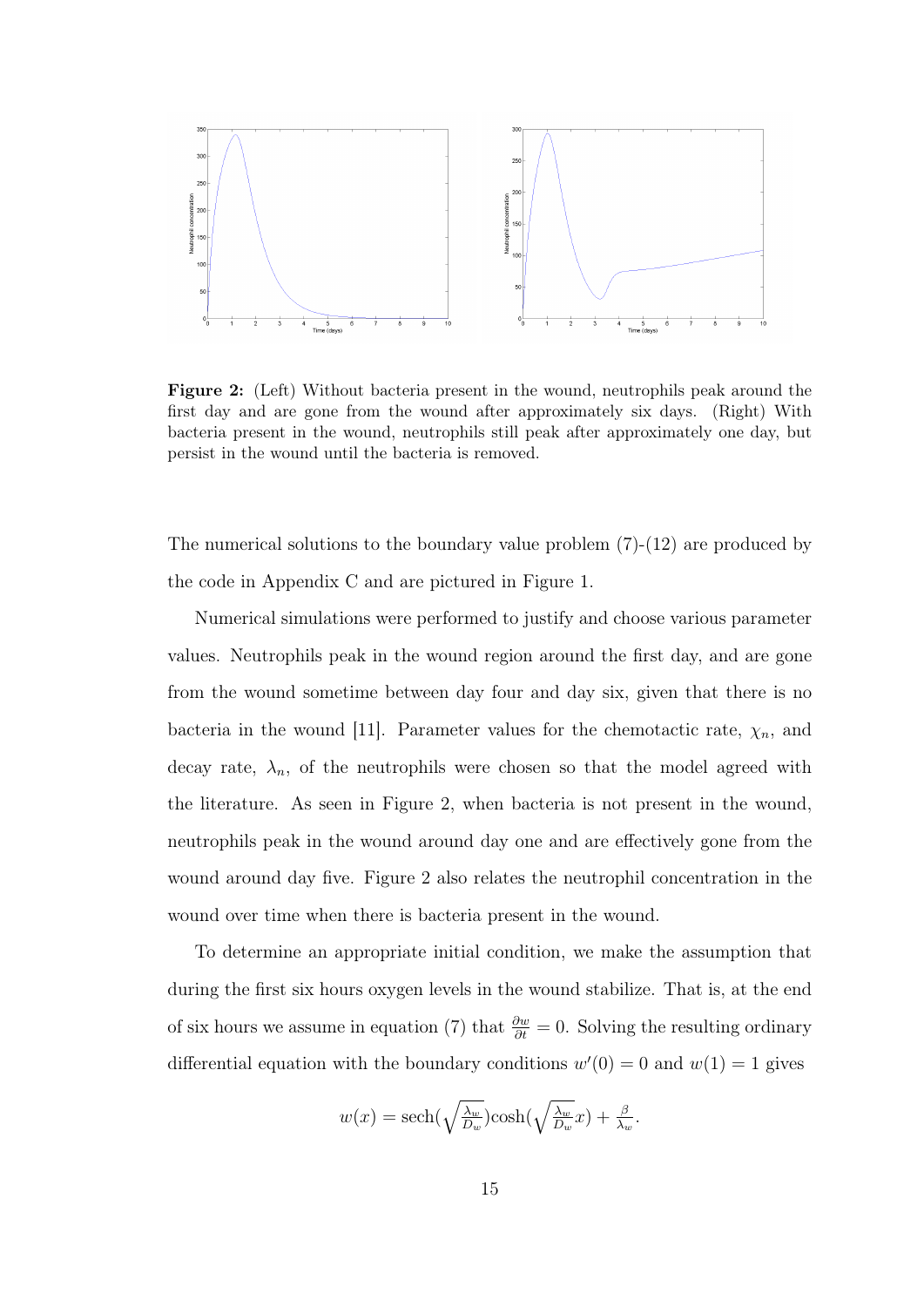The boundary condition at  $x = 1$  for the ODE assumes that blood vessels are located immediately outside of the wound region and close enough to keep oxygen levels at the skin capacity. However, there is some distance between the wound region edge and the blood vessels. To accommodate for this oxygen depression at the wound edge we rescale the solution to the ODE by choosing  $w(0.8x)$  to be our initial condition, as seen in (10).

Figure 3 shows the oxygen concentration, neutrophil amounts, and bacteria concentrations in a wound receiving topical oxygen treatment. Oxygen was applied directly to the wound and to the boundary for 90 minutes a day once a day for 10 days. Simulations were unsuccessful in removing the bacteria from the wound. This could be attributed to the exponential decay of the neutrophils on the boundary of the wound. The total amount of neutrophils on the boundary is approaching zero to rapidly, and thus not enough neutorphils are entering the wound via diffusion and their chemotactic like response. Similar results were obtained when modeling hyperbaric oxygen treatment regimens. To simulate hyperbaric oxygen treatment, we supply oxygen only to the wound edge and at a greater rate than that of the simulated topical therapy.

With the current model, neutrophils are strongly attracted to gradients of oxygen. Without treatment, the bacteria located at the center of the wound consume enough oxygen to create a gradient to which the neutrophils are attracted. However, when oxygen treatment is applied, the gradient of oxygen in the wound varies, causing the neutrophils to spread throughout the wound instead of gathering in the center of the wound where the bacteria are located.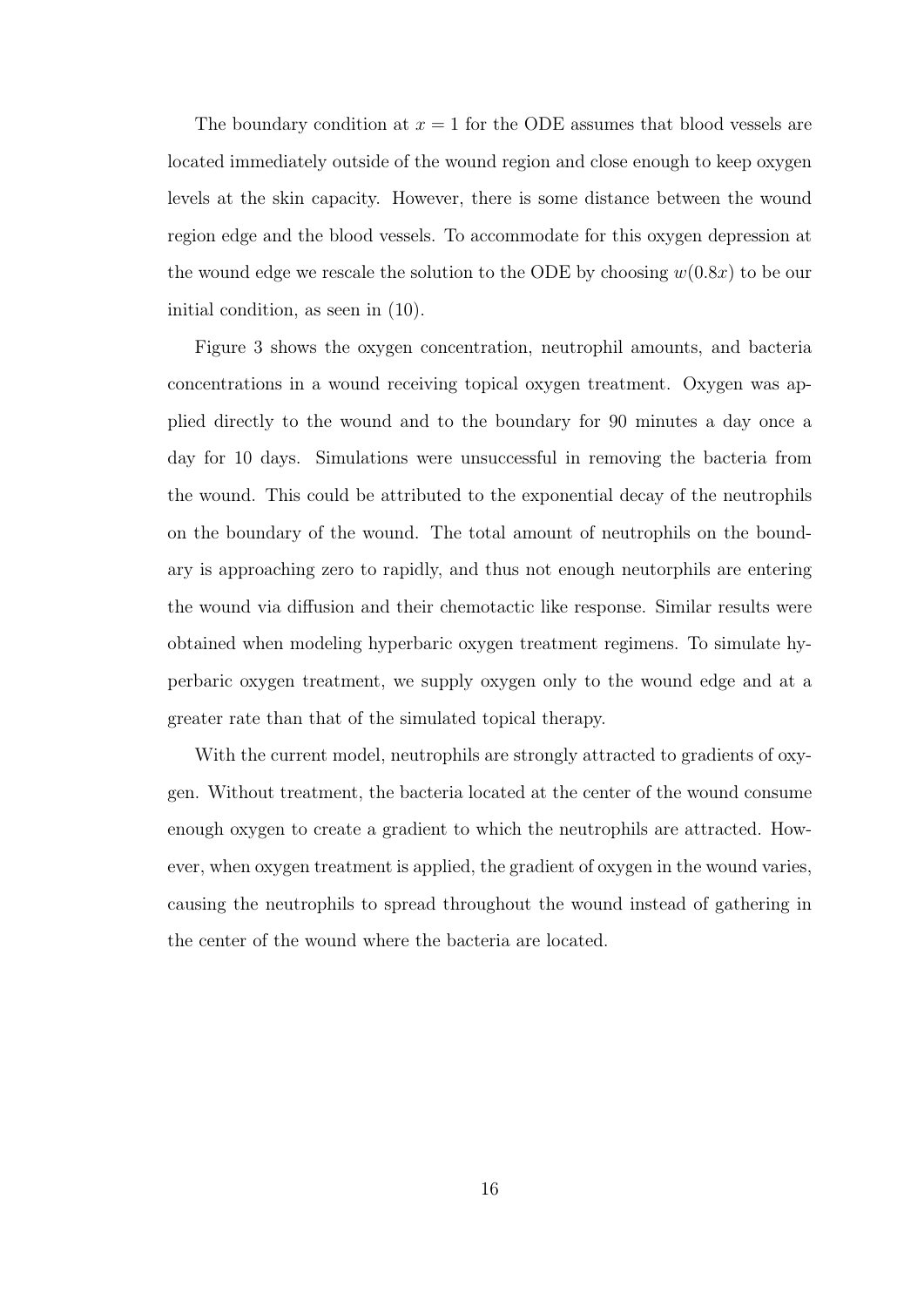

treatments were not ultimately effective in removing bacteria from the wound. As seen above, oxygen levels fluctuate from day to day due to the topical oxygen therapy. Oxygen was supplied to both the boundary and the wound itself. Neutrophils rush into the wound after the initial trauma, and continue to enter the wound in waves corresponding with treatment sessions. However, the total amount of neutrophils on the boundary decays exponentially, not allowing more neutrophils to enter the wound. Ideally, the boundary condition would depend on Figure 3: Numerical simulations of the application of oxygen therapy were performed. However, under the current state of the model, treatments were not ultimately effective in removing bacteria from the wound. As seen above, oxygen levels fluctuate from day to day due to the topical oxygen therapy. Oxygen was supplied to both the boundary and the wound itself. Neutrophils rush into the wound after the initial trauma, and continue to enter the wound in waves corresponding with treatment sessions. However, the total amount of neutrophils on the boundary decays exponentially, not allowing more neutrophils to enter the wound. Ideally, the boundary condition would depend on Figure 3: Numerical simulations of the application of oxygen therapy were performed. However, under the current state of the model, the bacteria concentration. Similar results were obtained simulating hyperbaric oxygen therapy. the bacteria concentration. Similar results were obtained simulating hyperbaric oxygen therapy.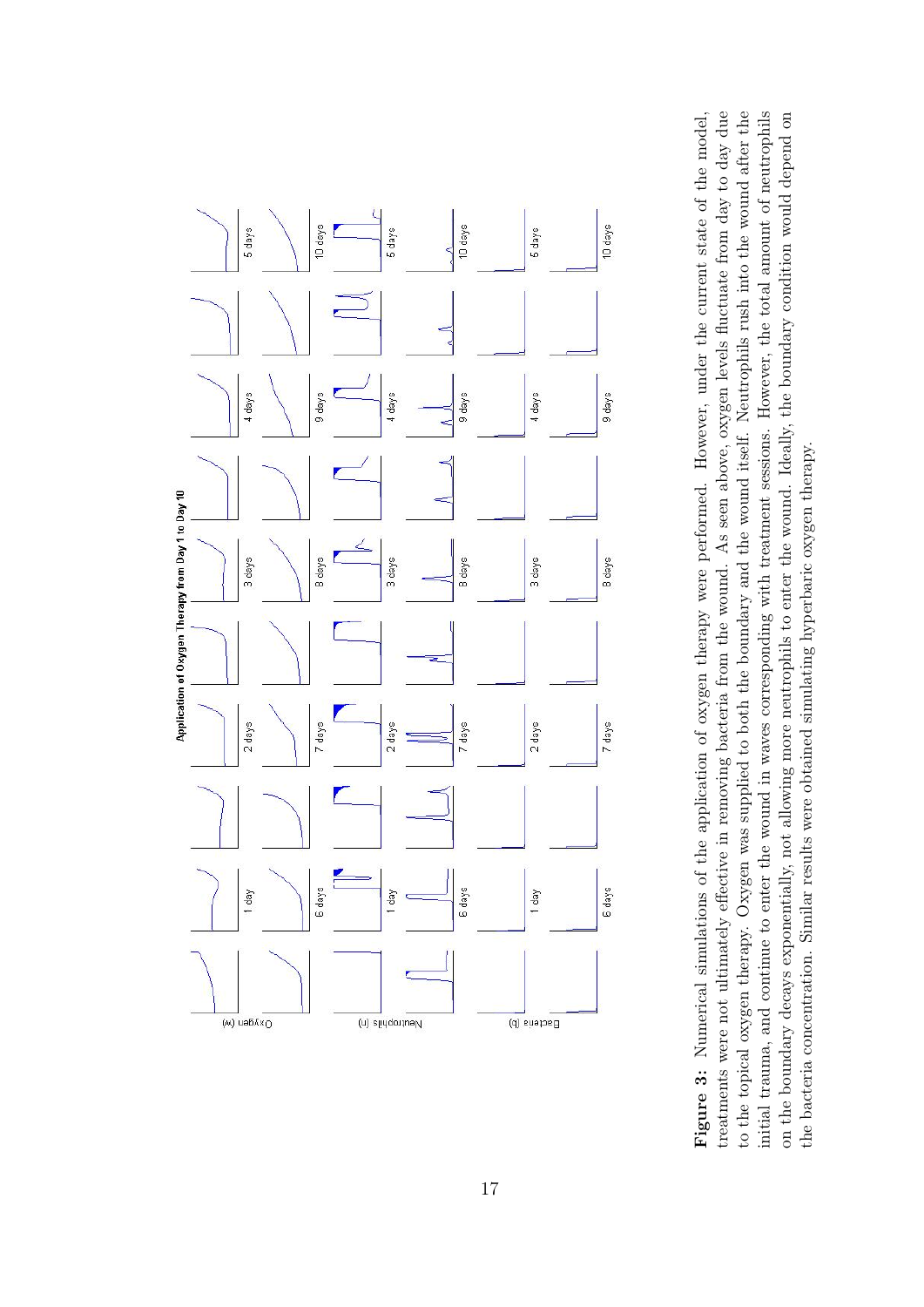#### CHAPTER 5

#### CONCLUSIONS AND FUTURE WORK

The mathematical model presented with equations (1)-(6) represents the relation between oxygen concentrations, neutrophil levels, and bacteria concentrations in a wound after injury. Analytical results show that the steady states are biologically accurate. Analyzing the analytical results to the model with certain biological assumptions provided realistic results and potentially useful data for treating patients with certain oxygen therapy techniques. Numerical solutions and simulations provided motivation for parameter values that were not necessarily known from the literature.

For more analytical results the model might be solved with various perturbation methods. Two interesting questions that were raised during this research are (1) can the model be solved for different time scales—one time scale representing the first six hours after trauma and a second representing after six hours—and (2) can the model be treated as a boundary-layer problem with two boundaries—one being the center of the wound near the localized bacteria and the other being the remaining wound region? Perturbation methods allow for different analytical results, like those found in [6].

While analytical methods can provide a variety of results, some conclusions can only be drawn through numerical methods. The implications of this model can be further studied through a variety of numerical simulations. Specifically, (1) how will the wound react differently if bacteria are locally concentrated nearer the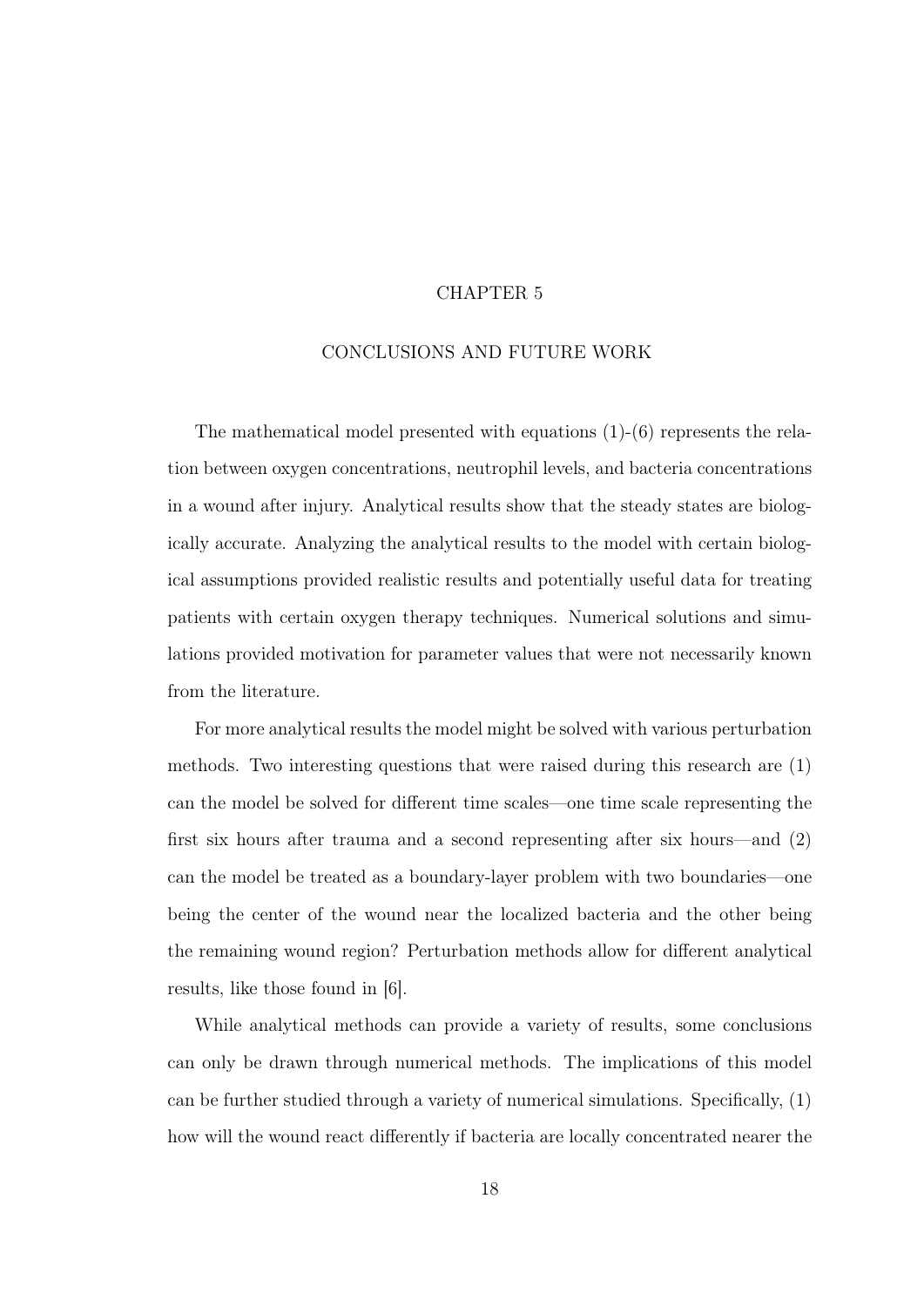edge of the wound rather than the center, (2) how much bacteria can be eliminated from the wound through the use of oxygen therapy techniques, and (3) what is the optimal treatment strategy for a chronic wound and does it vary with each wound? Performing these simulations on actual chronic wound patients is unethical.

Simulations are also helpful when determining how accurately the model describes the biological situation. To further improve the model's accuracy, the attraction of the neutrophils to the wound region might be considered. When dealing only with temporal changes, as in the ODE model in [15], it is appropriate for neutrophil recruitment to supply the wound with higher concentrations. However, when spatial variations are considered, as in the PDE model in this work, is it possible that the neutrophils detect high concentrations of bacteria? Also, how consistent is the boundary condition concerning neutrophils near the healthy skin? Should the boundary condition depend on the total bacteria concentration in the wound? Analyzing an integral equation boundary condition will certainly require further study.

The ultimate goal for this research is to determine the most favorable oxygen therapy treatment strategies for wound patients using optimal control techniques. Before applying such techniques, it is important that the model accurately represent the biological situation and that parameter values be realistically determined.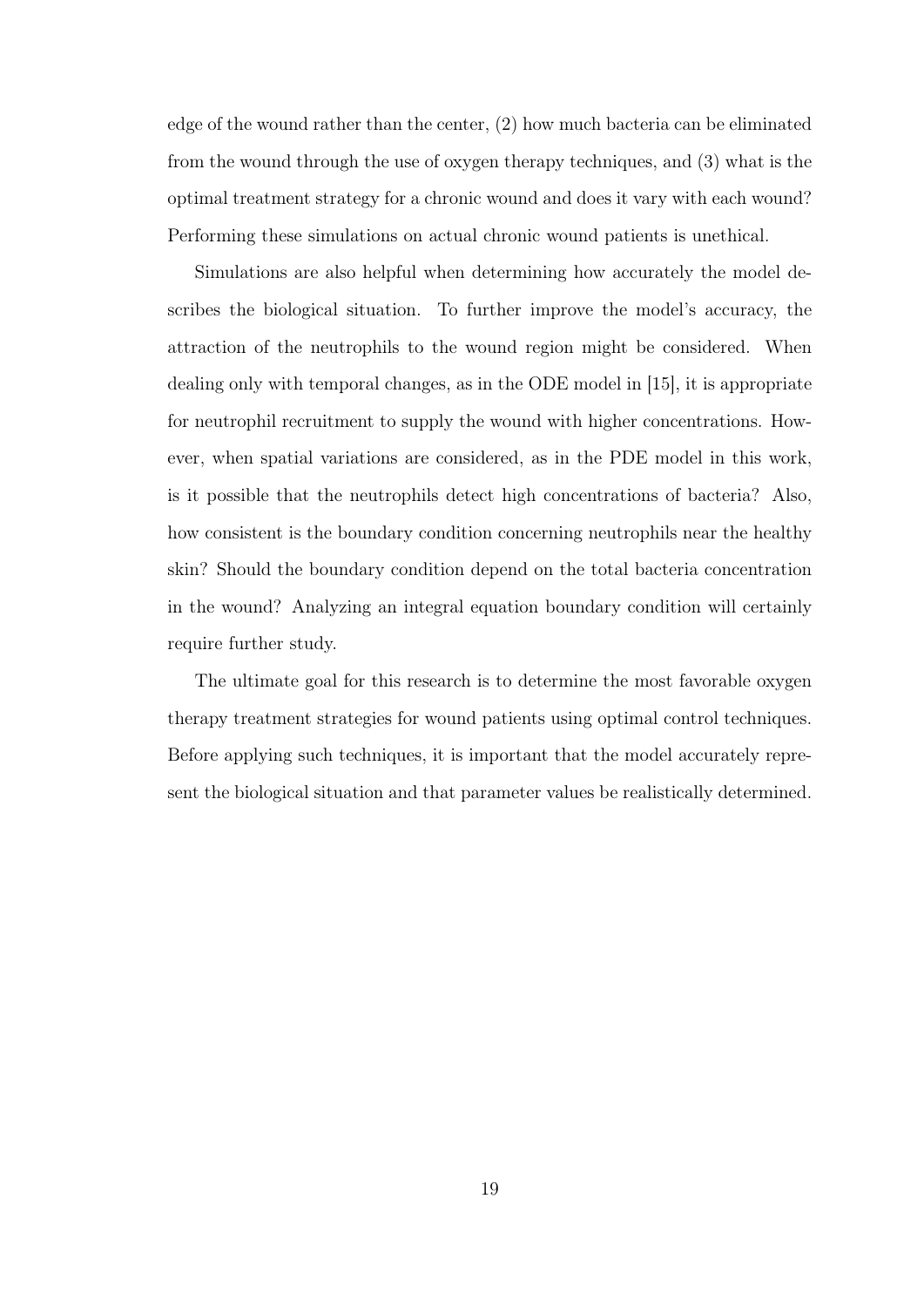#### APPENDIX A

#### DERIVING GREEN'S FUNCTION

Given the differential equation with inhomogeneous boundary conditions,

$$
\frac{\partial w}{\partial t} = D_w \frac{\partial^2 w}{\partial x^2} + \beta - \lambda_w w,\tag{27}
$$

$$
w(L, t) = f(t),\tag{28}
$$

$$
\left. \frac{\partial w}{\partial x} \right|_{x=0} = g(t),\tag{29}
$$

$$
w(x,0) = h(x),\tag{30}
$$

we first look for a separated solution. Before finding said solution, we make homogeneous the boundary conditions by making the substitution  $u(x,t) = w(x,t)$  –  $f(t) - (x - L)g(t)$ . This transforms the boundary value problem (27)-(30) into

$$
\frac{\partial u}{\partial t} - D_w \frac{\partial^2 u}{\partial x^2} + \lambda_w u = r(x, t),\tag{31}
$$

$$
u(L,t) = 0,\t\t(32)
$$

$$
\left. \frac{\partial u}{\partial x} \right|_{x=0} = 0,\tag{33}
$$

$$
u(x,0) = j(x),\tag{34}
$$

where  $r(x,t) = \beta - f'(t) - (x - L)g'(t) - \lambda_w f(t) - \lambda_w (x - L)g(t)$  such that denotes a derivative with respect to t, and  $j(x) = h(x) - f(0) - (x - L)g(0)$ .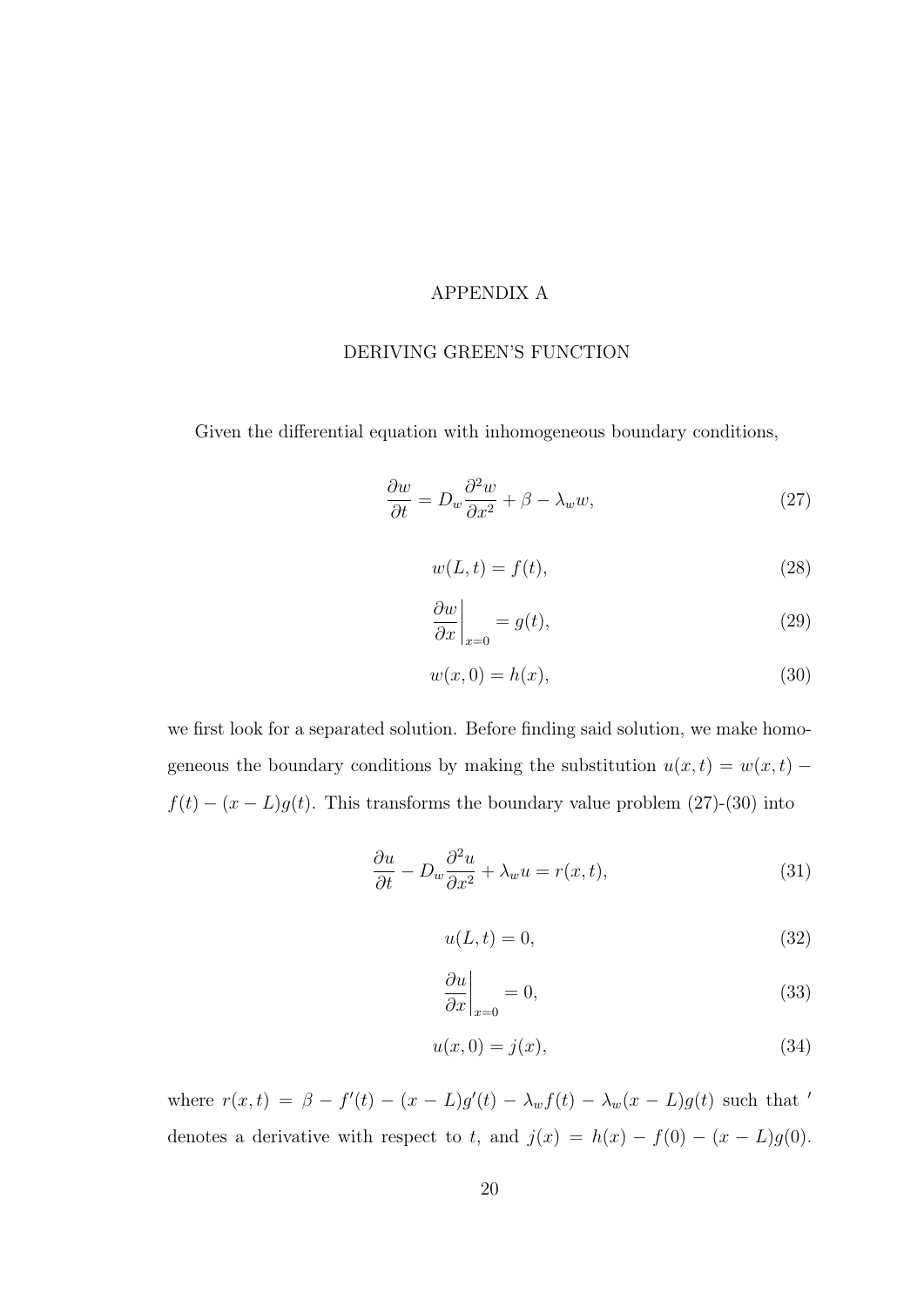We assume a solution of the form  $u(x,t) = \sum_{n=0}^{\infty}$  $n=0$  $A_n(t) \cos(\alpha_n x)$ , where  $\alpha_n = \frac{2n\pi + \pi}{2L}$  $2L$ are the eigenvalues for the homogeneous eigenvalue problem associated with (31). Substituting this solution in to (31) gives

$$
r(x,t) = \sum_{n=0}^{\infty} [A'_n(t) + (D_w \alpha_n^2 + \lambda_w) A_n(t)] \cos(\alpha_n x).
$$
 (35)

We assume  $r(x, t)$  in equation (31) and  $j(x)$  in (34) can be expanded as Fourier cosine series. That is,

$$
r(x,t) = \sum_{n=0}^{\infty} r_n(t) \cos(\alpha_n x),
$$
\n(36)

where

$$
r_n(t) = \frac{2}{L} \int_0^L r(x, t) \cos(\alpha_n x) dx,
$$
\n(37)

and

$$
j(x) = \sum_{n=0}^{\infty} B_n \cos(\alpha_n x),
$$
\n(38)

where

$$
B_n = \frac{2}{L} \int_0^L j(x) \cos(\alpha_n x) dx.
$$
 (39)

Equating equation (35) with (36) shows that the ordinary differential equation produced by the arbitrary functions of  $t$  in  $(35)$  is equal to the Fourier integral in (37). Solving the ordinary differential equation according to the initial condition  $A_n(0) = B_n$  gives

$$
A_n(t) = B_n e^{-(D_w \alpha_n^2 + \lambda_w)t} + \int_0^t r_n(s) e^{-(D_w \alpha_n^2 + \lambda_w)(t-s)} ds
$$
 (40)

where  $\alpha_n$  are the eigenvalues as before. Substituting these functions into the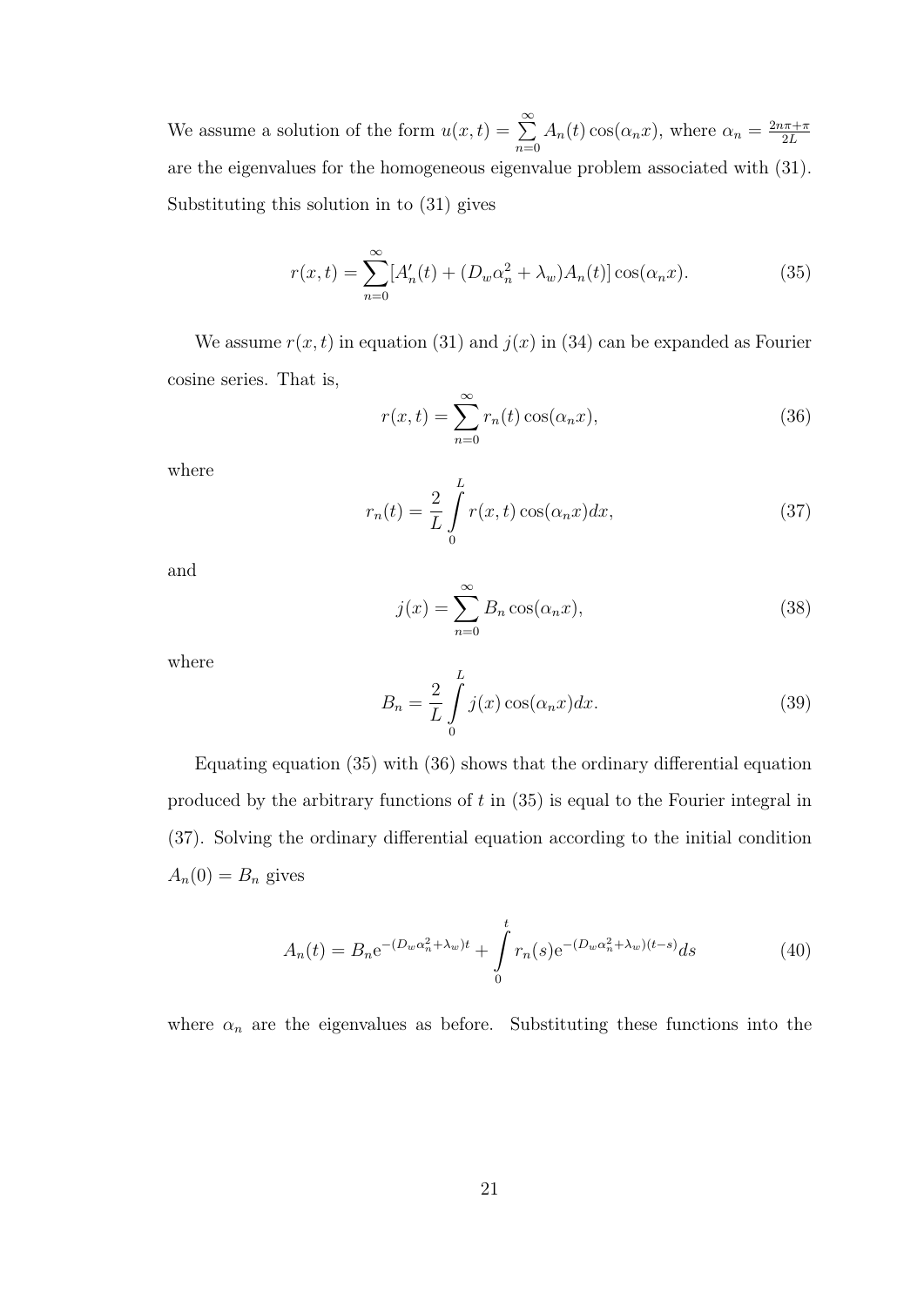assumed solution provides the separated solution

$$
u(x,t) = \sum_{n=0}^{\infty} B_n e^{-(D_w \alpha_n^2 + \lambda_w)t} \cos(\alpha_n x) + \sum_{n=0}^{\infty} \cos(\alpha_n x) \int_0^t r_n(s) e^{-(D_w \alpha_n^2 + \lambda_w)(t-s)} ds.
$$
\n(41)

Substituting  $B_n$  and  $h_n(s)$  in to (41) and interchanging the integrals with the sums gives

$$
G(x,\xi,t) = \frac{2}{L} \sum_{n=0}^{\infty} \cos(\alpha_n \xi) \cos(\alpha_n x) e^{-(D_w \alpha_n^2 + \lambda_w)t},
$$
\n(42)

which is Green's function for (27).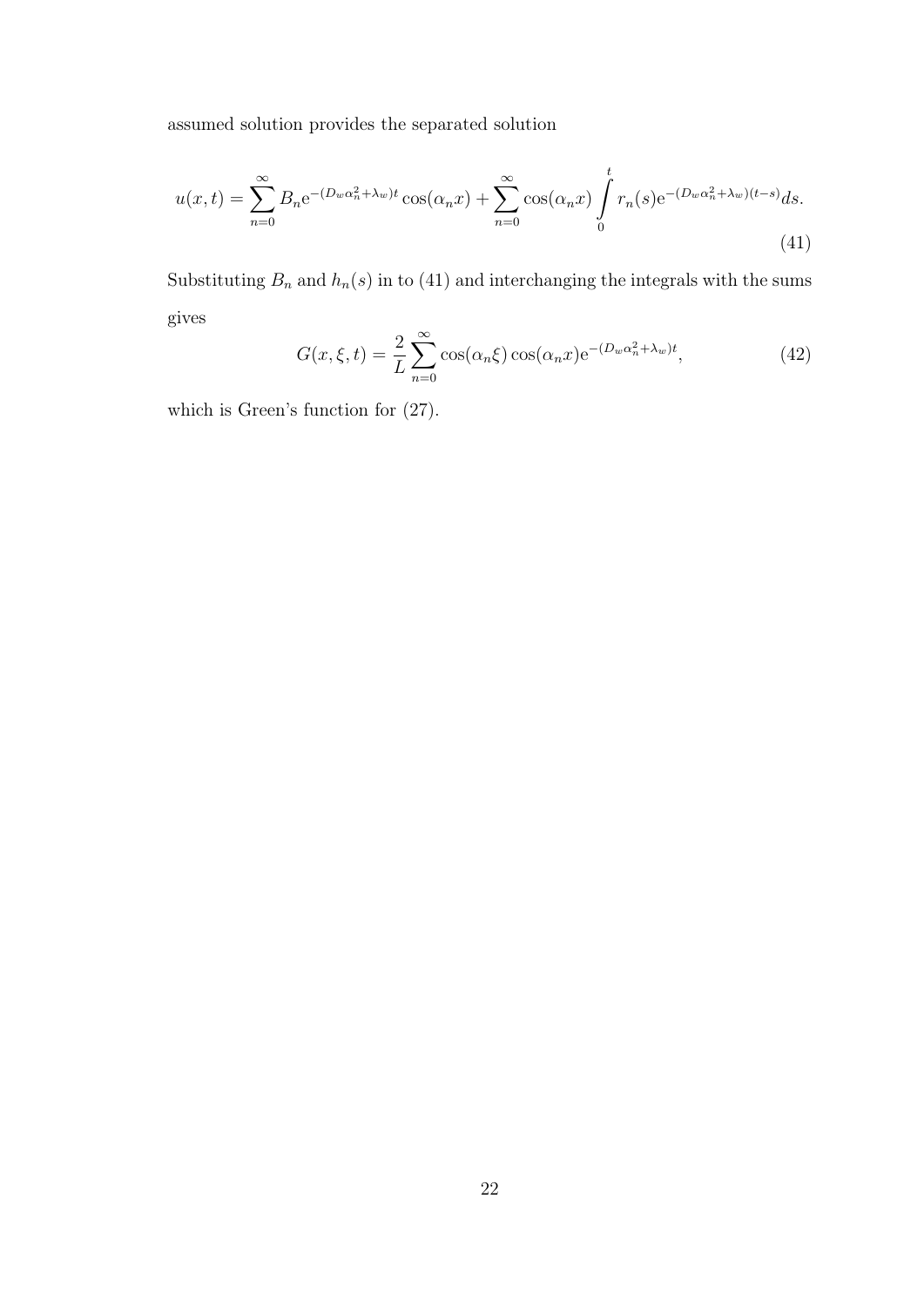#### APPENDIX B

## LINEAR STABILITY CONDITIONS FOR STEADY STATES OF SYSTEMS OF ORDINARY DIFFERENTIAL EQUATIONS

Given the nonlinear, autonomous system of ordinary differential equations  $\frac{dx}{dt} =$  $\mathbf{F}(\mathbf{x})$ , the equilibrium points, or steady states, are the points  $\mathbf{x}_0 \in \mathbb{R}^n$  which satisfy the equation  $\mathbf{F}(\mathbf{x}_0) = 0$ . There are various classifications for the stability of a steady state. A steady state  $x_0$  is asymptotically stable if for any solution  $x(t)$ satisfying the system we have  $\lim_{t\to\infty} \mathbf{x}(t) = \mathbf{x}_0$ . To effectively determine the stability of a given steady state, we should solve the system. However, with a nonlinear system of equations, this can be difficult, and thus take a different approach. We linearize the nonlinear terms using a Taylor expansion about the steady state  $\mathbf{x}_0$ . That is, we let

$$
\mathbf{F}(\mathbf{x}) = \mathbf{F}(\mathbf{x}_0) + \frac{\partial \mathbf{F}}{\partial \mathbf{x}}\big|_{\mathbf{x} = \mathbf{x}_0} (\mathbf{x} - \mathbf{x}_0) + \frac{\partial^2 \mathbf{F}}{\partial \mathbf{x}^2}\big|_{\mathbf{x} = \mathbf{x}_0} (\mathbf{x} - \mathbf{x}_0)^2 + \cdots
$$

However, by definition  $\mathbf{F}(\mathbf{x}_0) = 0$ . Thus we are justified in linearly approximating  $F(x)$  in the following manner:

$$
\mathbf{F}(\mathbf{x}) \approx \left. \frac{\partial \mathbf{F}}{\partial \mathbf{x}} \right|_{\mathbf{x} = \mathbf{x}_0} (\mathbf{x} - \mathbf{x}_0).
$$

This approximation transforms our nonlinear system of ordinary differential equations to a system of the form

$$
\frac{d\mathbf{x}}{dt} = A\mathbf{x},\tag{43}
$$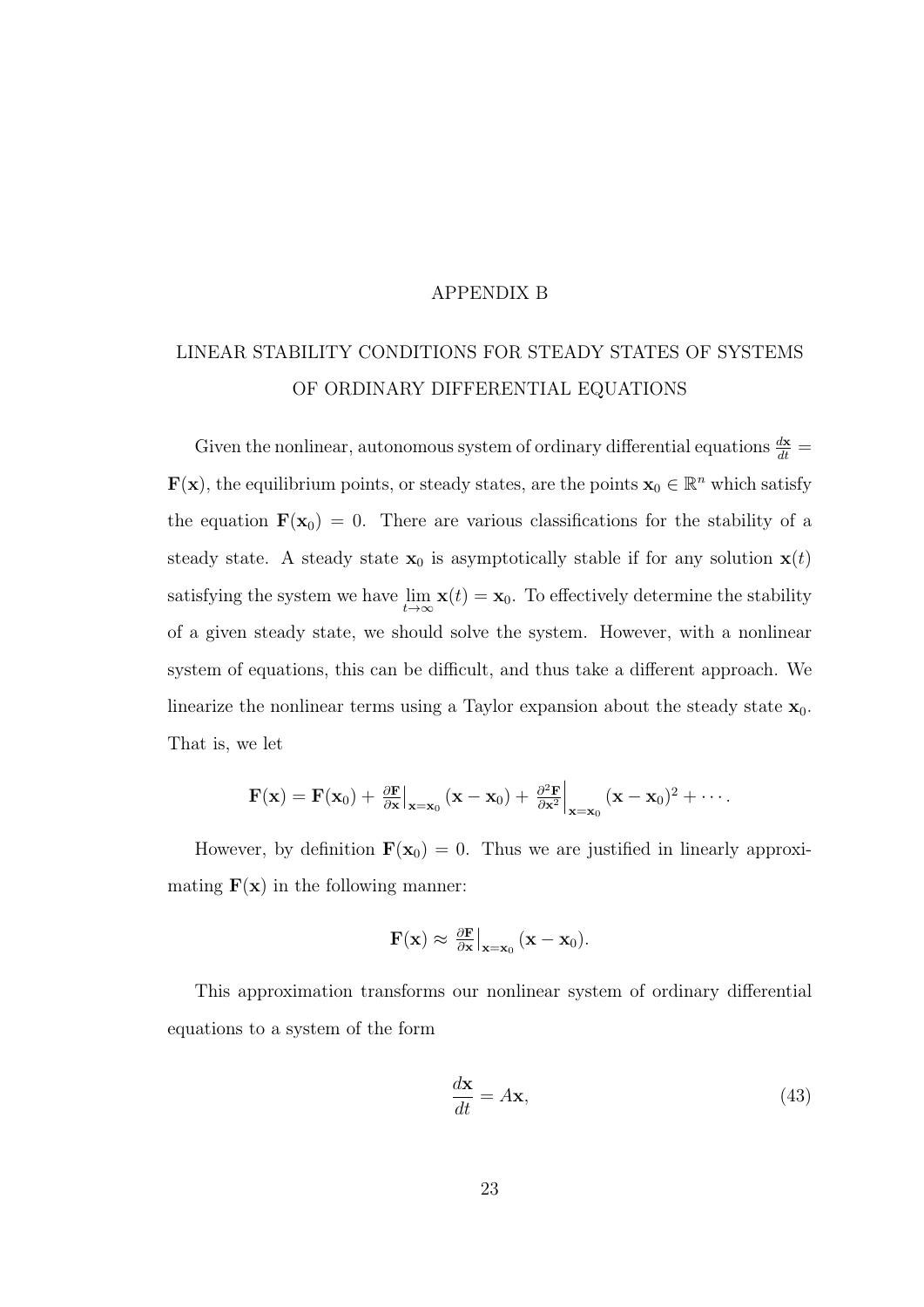where A is the matrix of the linearized nonlinear terms, or the Jacobian of the system evaluated at the steady state. Solving this system and disregarding the trivial solution  $x = 0$  gives the solution

$$
\mathbf{\bar{x}}(t) = \mathbf{u}e^{\lambda t}
$$

where  $u \neq 0$  is a constant vector and  $\lambda$  is a constant to be determined. Substituting this solution into  $(43)$  shows that the constant vector **u** and the constant  $\lambda$  must satisfy the equation

$$
|A - \lambda I| \mathbf{u} = \mathbf{0},
$$

where  $|\cdot|$  refers to the determinant of the matrix. Because  $u \neq 0$  we must have  $|A - \lambda I| = 0$ . The resulting polynomial  $P(\lambda)$  is referred to as the characteristic polynomial of the of the matrix A, and all constants  $\lambda$  satisfying the equation  $P(\lambda) = 0$  are referred to as the eigenvalues of the matrix A. For the steady state  $\mathbf{x}_0$  to be stable, we must have that  $\lim_{t\to\infty} \mathbf{x}(t) = \mathbf{x}_0$  for all solutions  $\mathbf{x}$  to the nonlinear system. Because of our choice of approximation for  $\bf{F}$ , this means that we must have  $\bar{\mathbf{x}}(t) \to \mathbf{0}$  as  $t \to \infty$ , which will only occur if  $\text{Re}(\lambda) < 0$  for all eigenvalues  $\lambda$ .

The Routh-Hurwitz conditions, presented in the following Theorem, provide a convenient method for determining the sign of the real part of the eigenvalues of a matrix.

Theorem. Given the characteristic polynomial,

$$
P(\lambda) = \lambda^n + a_1 \lambda^{n-1} + \dots + a_{n-1} \lambda + a_n,
$$

where the coefficients  $a_i$  are real constants,  $i = 1, 2, ..., n$ , define n matrices using the coefficients  $a_i$  of the characteristic polynomial:

$$
D_1 = [a_1], \ D_2 = \begin{bmatrix} a_1 & a_3 \\ 1 & a_2 \end{bmatrix}, \ D_3 = \begin{bmatrix} a_1 & a_3 & a_5 \\ 1 & a_2 & a_4 \\ 0 & a_1 & a_3 \end{bmatrix}, \ \ldots,
$$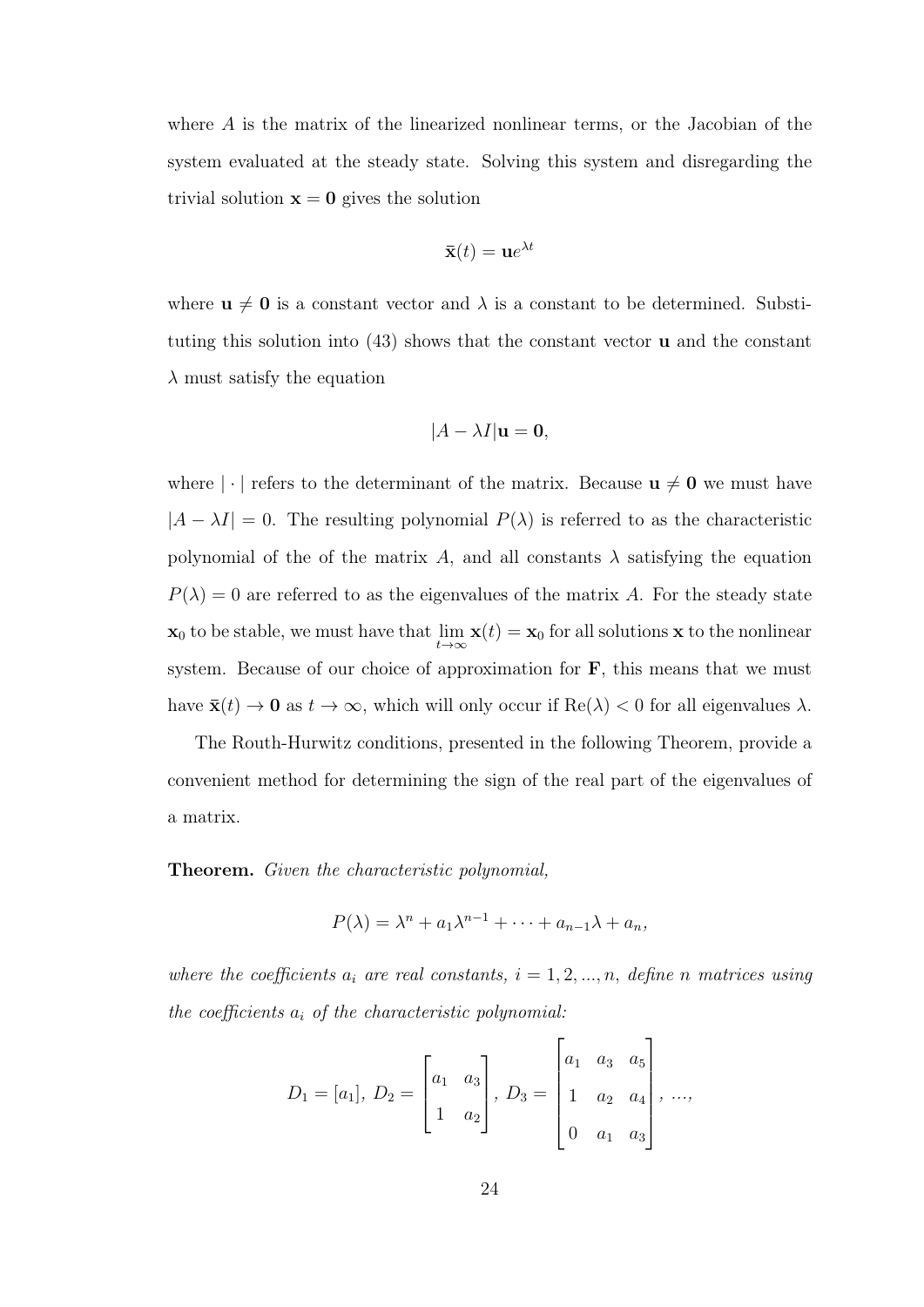and

$$
D_n = \begin{bmatrix} a_1 & a_3 & a_5 & a_7 & \cdots & a_{2n-1} \\ 1 & a_2 & a_4 & a_6 & \cdots & a_{2n-2} \\ 0 & 1 & a_1 & a_3 & \cdots & a_{2n-3} \\ \vdots & \vdots & \vdots & \vdots & \ddots & \vdots \\ 0 & 0 & 0 & 0 & \cdots & a_n \end{bmatrix},
$$

where  $a_j = 0$  if  $j > n$ . All roots of the polynomial  $P(\lambda)$  are negative or have negative real part iff the determinants of the defined matrices are positive:

$$
|D_j| > 0, j = 1, 2, ..., n.
$$

For a fourth degree polynomial,  $P(\lambda) = \lambda^4 + a_1 \lambda^3 + a_2 \lambda^2 + a_3 \lambda + a_4 = 0$  where each of the  $a_i$ 's are nonzero, the conditions stipulate that we must have

$$
|D_1| = |a_1| = a_1 > 0
$$
  
\n
$$
|D_2| = \begin{vmatrix} a_1 & a_3 \\ 1 & a_2 \end{vmatrix} = a_1a_2 - a_3 > 0
$$
  
\n
$$
|D_3| = \begin{vmatrix} a_1 & a_3 & 0 \\ 1 & a_2 & a_4 \\ 0 & a_1 & a_3 \end{vmatrix} = a_1a_2a_3 - a_3^2 - a_1^2a_4 > 0
$$
  
\n
$$
|D_4| = \begin{vmatrix} a_1 & a_3 & 0 & 0 \\ 1 & a_2 & a_4 & 0 \\ 0 & a_1 & a_3 & 0 \\ 0 & 1 & a_2 & a_4 \end{vmatrix} = a_1a_2a_3a_4 - a_3^2a_4 - a_1^2a_4^2 > 0
$$

for  $\text{Re}(\lambda) < 0$ .

Corollary. Given the polynomial

$$
P(\lambda) = \lambda^4 + a_1 \lambda^3 + a_2 \lambda^2 + a_3 \lambda + a_4
$$

with real coefficients such that  $a_1 > 0$ ,  $a_3 < 0$ , and  $a_4 > 0$ , there exists a  $\lambda^*$  such that  $P(\lambda^*) = 0$  and  $Re(\lambda^*) \geq 0$ .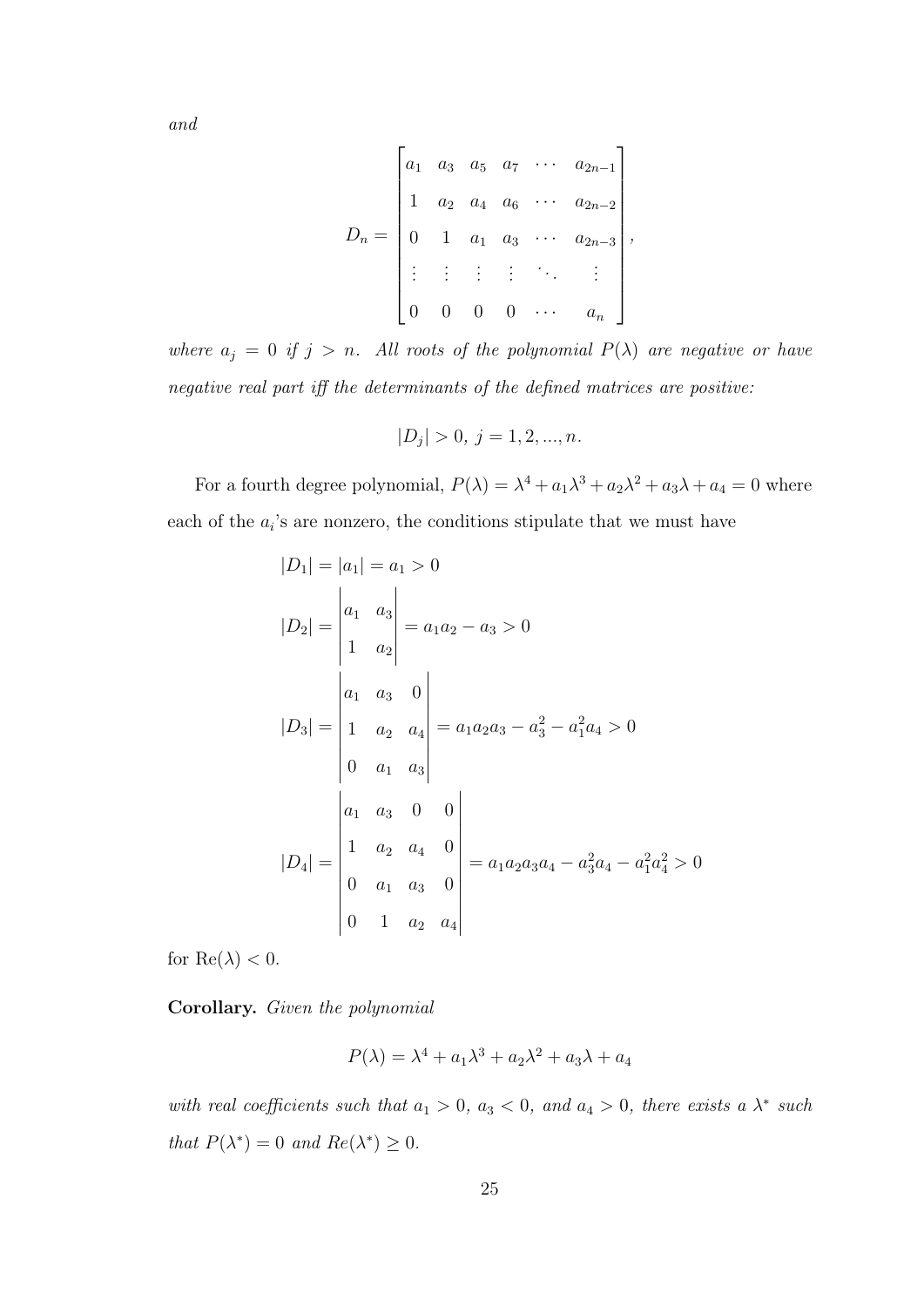Proof. Suppose to the contrary that each root of the fourth degree polynomial P has a negative real part. Then the polynomial P must satisfy the Routh-Hurwitz conditions. Therefore, referring to the notation in the previous theorem, we must have that

$$
|D_3| = (a_1a_2 - a_3)a_3 - a_1^2a_4 = |D_2|a_3 - a_1^2a_4 > 0.
$$

That is, under the assumption that each root of the polynomial  $P$  has a negative real part, it must be that

$$
|D_2|a_3 > a_1^2 a_4.
$$

Because  $a_1^2 > 0$  and  $a_4 > 0$ , we must have that  $|D_2|a_3 > 0$ . However, because  $a_3 < 0$ , we must also have that  $|D_2| < 0$ . This contradicts the assumption that P satisfies the Routh-Hurwitz conditions. Therefore, at least one of the four roots of the polynomial P must have a non-negative real part.  $\Box$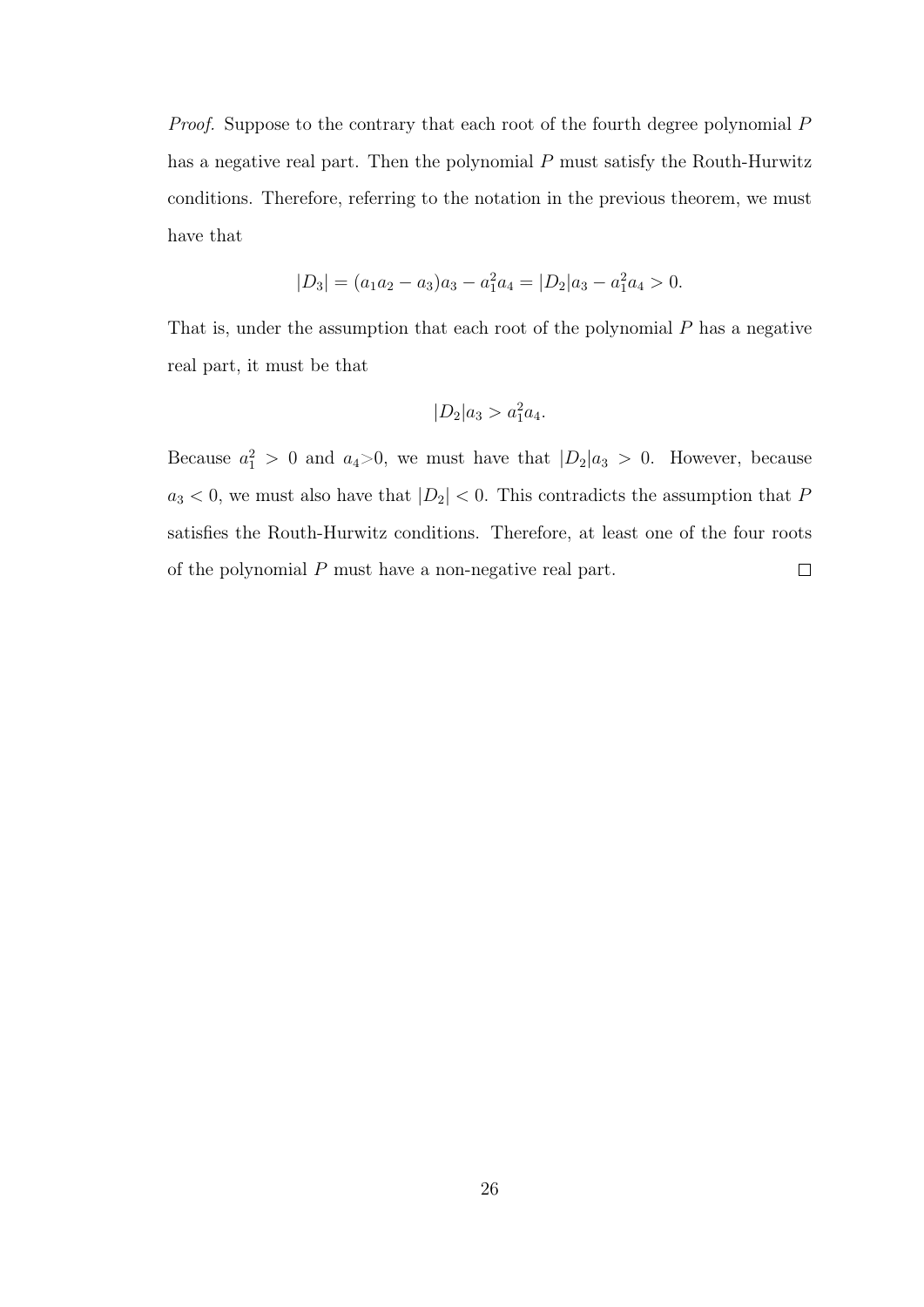#### APPENDIX C

#### MATLAB CODE

```
1 function PDE_Thesis
 2 wo = 5.4*10^(6);
3 \text{ no} = 1 \star 10^{\circ} (-3);
 4 \text{8bo} =5 Lo = 1;6 Dwo = 5*10^(-6);
7 Dno = 1*10^(-8);
 s chino = 1.08;
9 betao = 6.16667*10^(-12);
10 lambdanwo = 0.185;
11 lambdawo = (0.185/15)*10^(-3);
12 lambdano = 2.5*10^(-5);
13 %lambdaio =
14 %lambdabwo =
15 \, % kbo =
16 \, \frac{6}{6}Kwo =
17 \, \frac{9}{6}\Delta\bigcirc =18 %knro =
19 %lambdarbo =
20 %lambdabo =
21 %knio =
22 %kino =23 %epsilono =
24 m = 0;25 x = \text{linspace}(0,1,1000);26 t = linspace(0, 4.32, 800);
27 Dw = 1;28 Dn = Dno/Dwo;
29 chin = chino*wo/Dwo;
30 \text{ %chib} = 0.9;31 beta = betao*Lo^2/(wo*Dwo);
32 lambdanw = lambdanwo*no*Lo^2/Dwo;
33 lambdaw = lambdawo*Lo^2/Dwo:
34 lambdan = lambdano*Lo^2/Dwo;
35 lambdabw = 22.7872; %lambdabwo*bo*Lo^2/Dwo;
36 Db = 1*10^(-5);
37 kb = 14.26; % kbo * L^2/Dwo;38 Kw = 0.75; \frac{8}{8}Kwo/wo;
39 ∆ = 0.7992; %∆o*lambdaro*Lo^2/Dwo;
```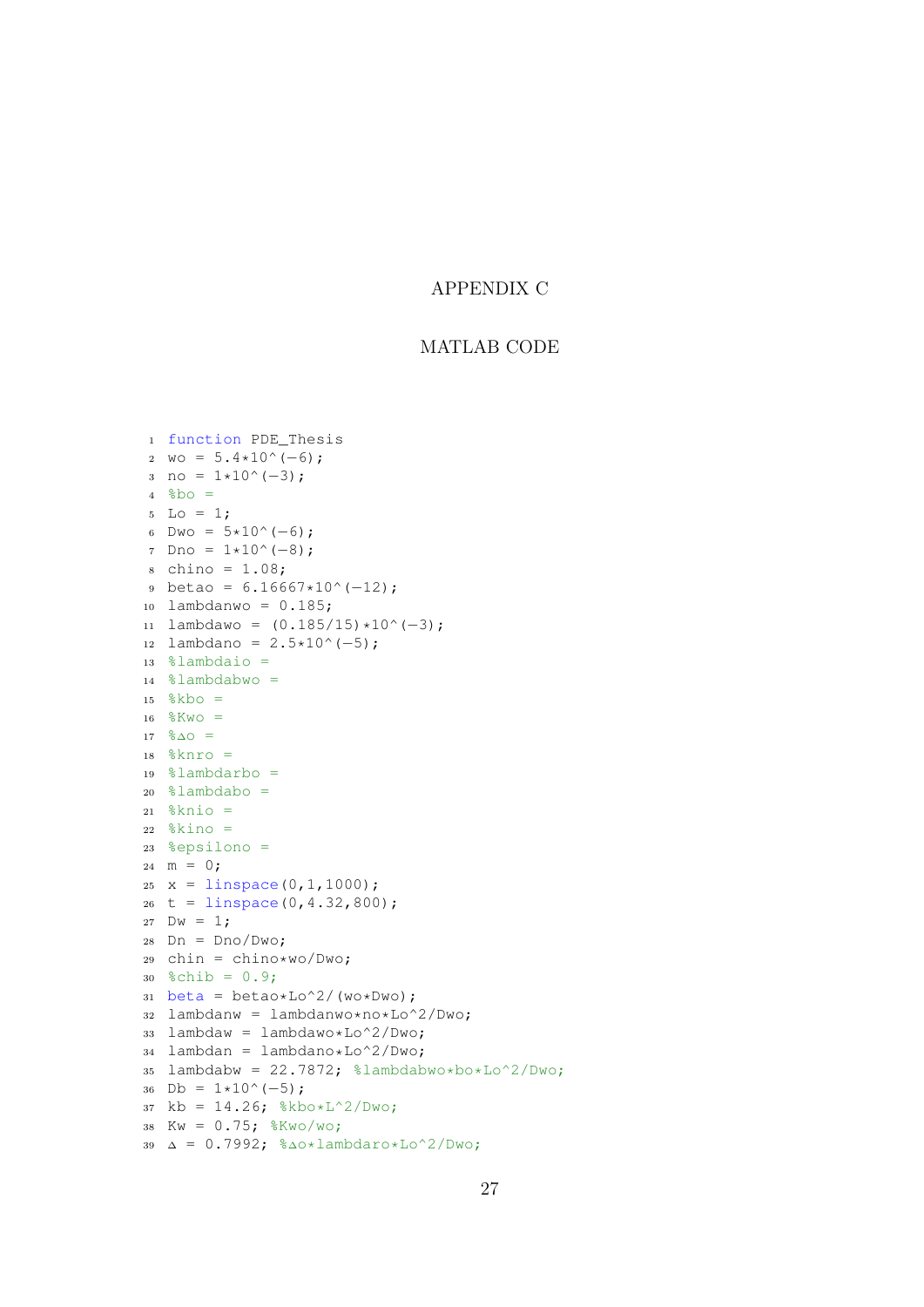```
40 knr = 2; %knro*no*lambdaro*Lo^2/Dwo;
41 lambdarb = 3.73; %lambdarbo*no/lambdaro;
42 lambdab = 5; %lambdabo*Lo^2/Dwo;
43 kni = 14.28; %lambdaio*kino*knio*Lo^2*bo/Dwo;
44 lambdani = 0.1728; %lambdanio*no/lambdaio;
45 ee = 100; %bo*(1−epsilono)/(epsilono*bo);
46 eta = 5; %boundary
47 params = [Dw,Dn,chin,beta,lambdanw,lambdaw,lambdan,lambdabw,Db,kb,...
      Kw,∆,knr,lambdarb,lambdab,kni,lambdani,ee,eta];
48 %display(params)
49 %error('end code')
50 sol = pdepe(m,@wound_pde_thesis,@wound_ic_thesis,@wound_bc_thesis,...
      x, t, [], params);
51 \text{ W} = \text{sol}(:,:,1);52 n = sol(:,:,2);53 b = sol(:, :, 3);
54 \times = 1 - x;55 save('chasesdata.mat') %load('chasedata.mat')
56 for i=1:20
57 figure(1)
58 subplot(1, 3, 1);
59 hold on
60 plot(x,w(20*(i−1)+1,:))
61 axis([0 1 0 1])
62 xlabel('position (x)')
63 ylabel('oxygen levels (w)')
64 title('Oxygen levels in the wound')
65 %figure(2)
66 %hold on
67 subplot(1, 3, 2);
68 hold on
69 plot(x,n(20*(i−1)+1,:))
70 axis([0 1 0 1])
71 xlabel('position (x)')
72 ylabel('neutrophil concentrations (n)')
73 title('Neutrophil concentrations in the wound')
74 %figure(3)
75 %hold on
76 subplot(1, 3, 3);
77 hold on
78 plot(x,b(20*(i−1)+1,:))
79 axis([0 1 0 1])
80 xlabel('position (x)')
81 ylabel('bacteria (b)')
82 title('Bacteria in the wound')
83 keyboard
84 end
85 figure(4)
86 %subplot(2, 2, 4);
87 td = t*Lo./(Dwo*24*60*60);
88 %subplot(2, 2, 4);
89 plot(td,sum(n'))
90 xlabel('Time (days)')
91 ylabel('Neutrophils')
92 figure(5)
```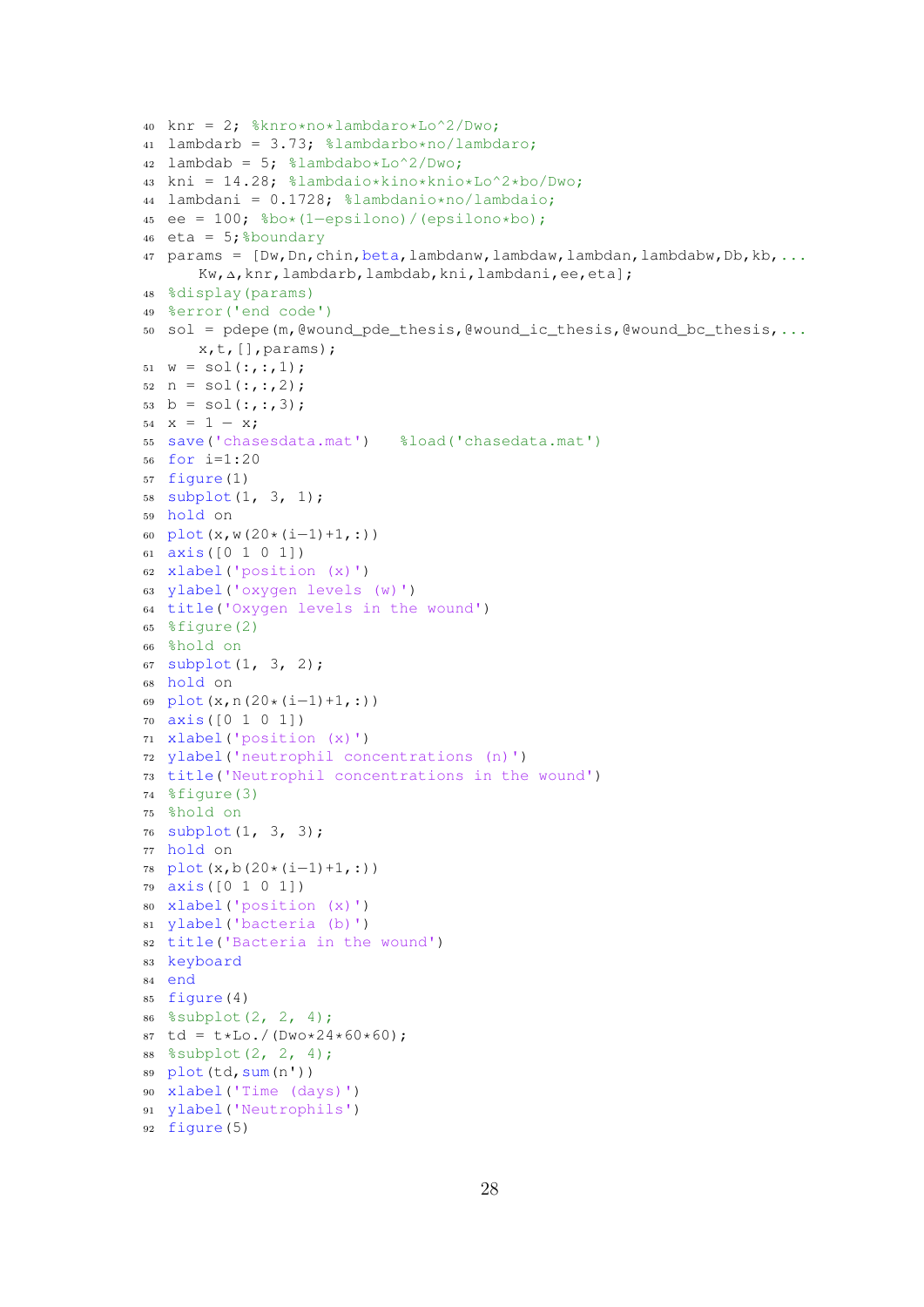```
93 plot(td,sum(b'))
94 xlabel('Time (days)')
95 ylabel('Bacteria')
96
97
98 %save('chase_run1.mat')
99
100 function [c, f, s] = wound_pde_thesis(x,t,u,DuDx,params)
101
102 Dw = p \arams(1);
103 Dn = params(2);
_{104} chin = params(3);
105 beta = params(4);
106 lambdanw = params(5);
107 lambdaw = params(6);
108 lambdan = params(7);
109 lambdabw = params(8);
110 Db = params(9);
111 kb = params(10);
112 Kw = params(11);
113 \Delta = params (12);
_{114} knr = params(13);
115 lambdarb = params(14);
116 lambdab = params(15);
117 kni = params(16);
118 lambdani = params(17);
119 ee = \text{params}(18);
120 eta = params(19);
121 %chib = params(19);
122
123 C = [1; 1; 1];124 f = [DW; Dh; Db] \cdot *DuDx + [0; chin; 0] \cdot * u(2) \cdot *DuDx(1) \cdot *...heavi_approx3(1 - u(2)); \frac{1}{6} - [0; chib; 0].*u(2).*DuDx(3).*...
       heavi_approx3(1 - u(2));
125 s = [beta + eta*hbotherapy(t) - lambdanw*u(1).*u(2) - lambdaw*u(1)...− lambdabw*u(3).*u(1); (kni*u(3).*u(2).*(gnwrecruitment(u(1)))...
       )/(lambdani*u(2)+1).*(1−u(2))−(lambdan*u(2))/(ee*u(3)+1); kb*u...
        (3) \cdot * (1 - u(3)) - u(3) \cdot * (u(1) / (Kw + u(1))) \cdot * ((\Delta + knr * u(2)) / (\ldotslambdarb*u(3)+1)) – lambdab*u(3)];
126
127
128 function u0 = wound_ic_thesis(x, params)
129
130 epsilon = 0.01;
131 Dw = p \text{arams}(1);
132 lambdaw = params(6);
133 beta = params(4);
134
135 u0 = [1; 0; 0] \cdot *(\text{sech}(\text{sqrt}(\text{lambda}V/W)) \cdot * \text{cosh}(0.8 * \text{sqrt}(\text{lambda}V/W)) \cdot ....*(1−x)) + beta/lambdaw) + [0; 1; 0].*(1−x).^2.*exp(-((x)/...
       epsilon).^2)+[0; 0; 1].*(x).^2.*exp(-((1-(x))/epsilon).^2);
136
137
138 function [p1,q1,pr,qr] = wound_bc_thesis(x1,ul,xr,ur,t,params)
139
```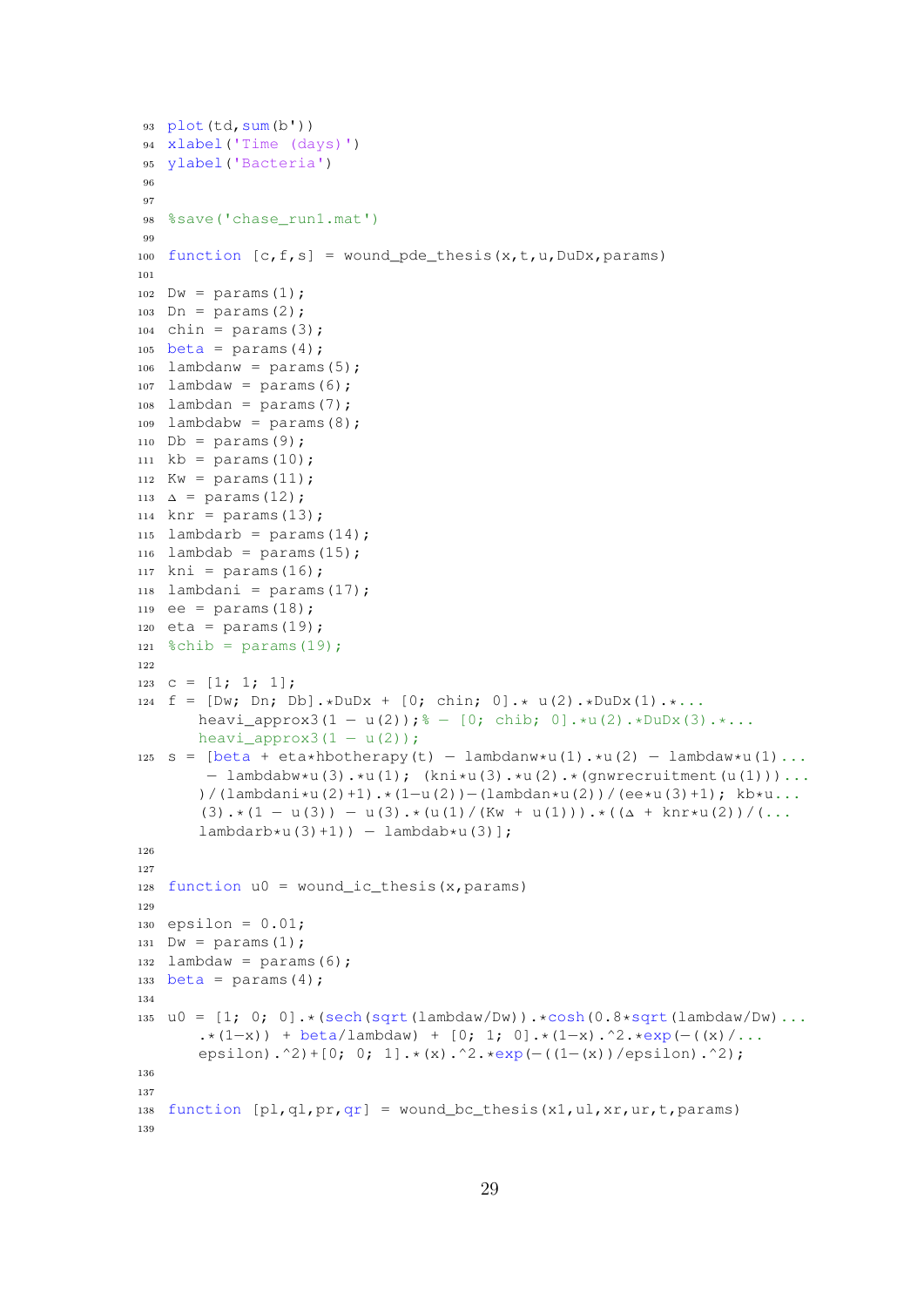```
140 Dw = \text{params}(1);
141 beta = params(4);
142 lambdaw = params(6);
143 eta = params(19);
144
145 pl = [ul(1) - sech(sqrt(lambda/Dw)) \cdot xcosh(0.8*sqrt(lambda/Dw)) - \dotsbeta/lambdaw – eta*hbotherapy(t); ul(2) – exp(-1.96*t); 0];
146 q1 = [0; 0; 1];147 pr = [0; 0; 0];
148 qr = [1; 1; 1];
149
150 function H = \text{heavy\_approx3(x)}151
152 H = \text{atan}(1000*x)./pi+1/2;
153
154 function H = \text{heavy} \_\text{approx2}(x)155
156 H = \text{atan}(1000*x)./\text{pi+1/2};
157
158 function q = hbotherapy(t)
159 tf = 4.32;160 lf = 10;
161 g1 = heavi_approx2(t) − heavi_approx2(t−1.5*tf/24/lf);
162 \text{ q2} = \text{heavy} \text{_{\text{approx2}}}(t-tf/lf) - \text{heavy} \text{_{\text{approx2}}}(t-tf/lf-1.5*tf/24/lf);163 g3 = heavi_approx2(t−2*tf/lf) − heavi_approx2(t−2*tf/lf−1.5*tf/24/...
       lf);
164 g4 = heavi_approx2(t−3*tf/lf) − heavi_approx2(t−3*tf/lf−1.5*tf/24/...
       lf);
165 g5 = heavi_approx2(t−4*tf/lf) − heavi_approx2(t−4*tf/lf−1.5*tf/24/...
       lf):
166 g6 = heavi_approx2(t−5*tf/lf) − heavi_approx2(t−5*tf/lf−1.5*tf/24/...
       1f):
167 g7 = heavi_approx2(t−6*tf/lf) − heavi_approx2(t−6*tf/lf−1.5*tf/24/...
       lf);
168 g8 = heavi_approx2(t−7*tf/lf) − heavi_approx2(t−7*tf/lf−1.5*tf/24/...
       lf);
169 g9 = heavi_approx2(t−8*tf/lf) − heavi_approx2(t−8*tf/lf−1.5*tf/24/...
       lf);
170 g10 = heavi_approx2(t−9*tf/lf) − heavi_approx2(t−9*tf/lf−1.5*tf...
       /24/lf);
171 %g11 = heavi_approx2(t−10*tf/lf) − heavi_approx2(t−10*tf/lf−1.5*tf...
       /24/lf;
172 %g12 = heavi_approx2(t−11*tf/lf) − heavi_approx2(t−11*tf/lf−1.5*tf...
       /24/lf);
173 %g13 = heavi_approx2(t-12*tf/lf) - heavi_approx2(t-12*tf/lf-1.5*tf...
       /24/lf;
174 \text{ } %914 = \text{heavy} \text{.}approx2(t-13*tf/lf) – heavi_approx2(t-13*tf/lf-1.5*tf...
       /24/lf);
175 %g15 = heavi_approx2(t−14*tf/lf) − heavi_approx2(t−14*tf/lf−1.5*tf...
       /24/1f;
176 %g16 = heavi approx2(t-15*tf/lf) − heavi approx2(t-15*tf/lf-1.5*tf...
       /24/lf);
177 %g17 = heavi_approx2(t−16*tf/lf) − heavi_approx2(t−16*tf/lf−1.5*tf...
       /24/1f;
178 %g18 = heavi_approx2(t-17*tf/lf) - heavi_approx2(t-17*tf/lf-1.5*tf...
```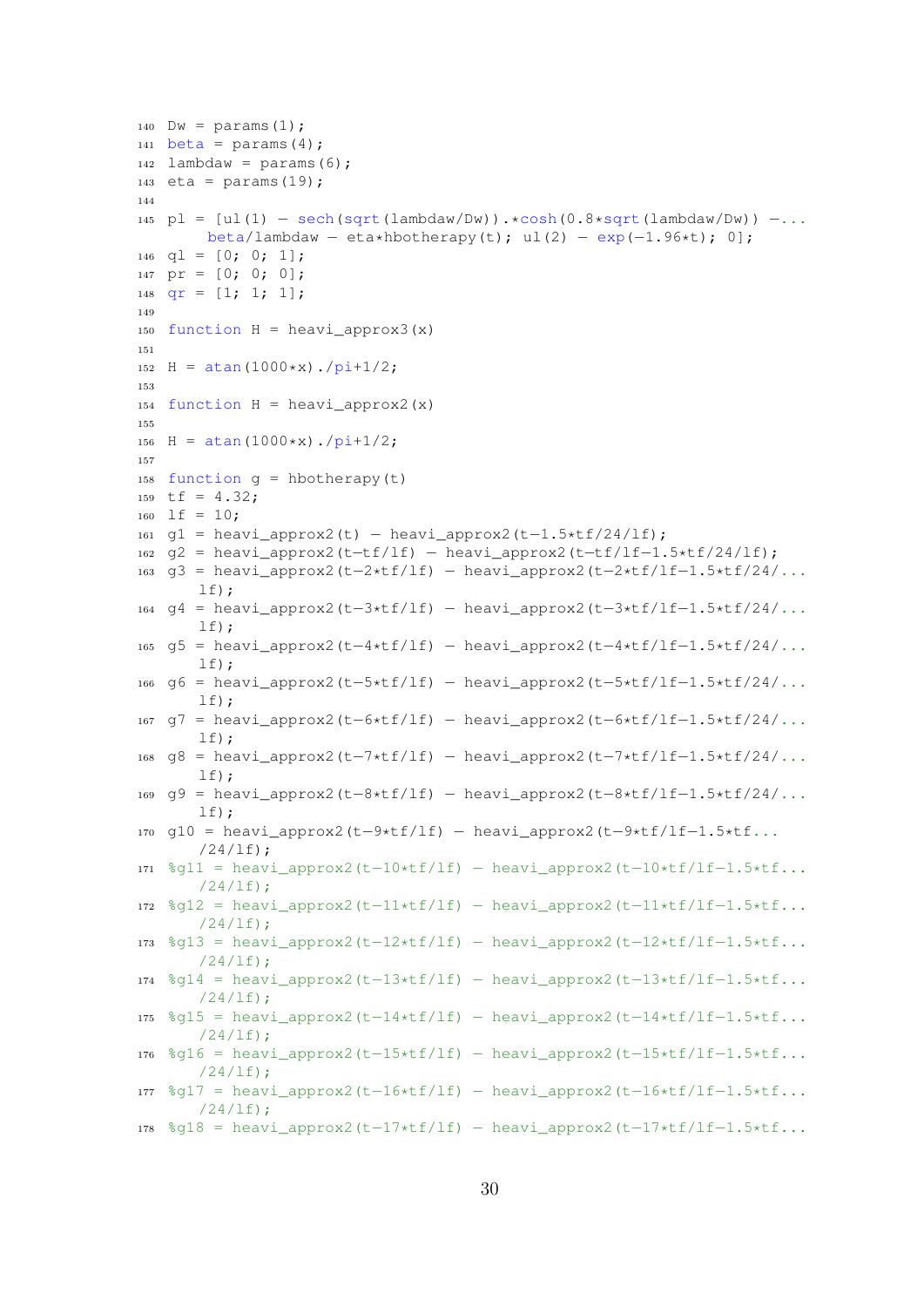```
/24/lf);
179 %g19 = heavi_approx2(t−18*tf/lf) − heavi_approx2(t−18*tf/lf−1.5*tf...
      /24/lf);
180 %g20 = heavi_approx2(t−19*tf/lf) − heavi_approx2(t−19*tf/lf−1.5*tf...
      /24/lf);
181 %g21 = heavi_approx2(t−20*tf/lf) − heavi_approx2(t−20*tf/lf−1.5*tf...
     /24/1f;
182 g = g1 + g2 + g3 + g4 + g5 + g6 + g7 + g8 + g9 + g10; % + g18 + g19...
      + g20 + g21; * + g15 + g16 + g17 + g18 + g19 + g20 + g21;
183 %h1 = length(t);
184 h = zeros(1, h1);185 %for i = 1:h1
186 % if mod(t(i)*10^6/24/3600,1) < (1.5+10^(-10))/24<br>187 % h(i) = 1;
           h(i) = 1;188 % else
189 % h(i) = 0;
190 % end
191 %end
192
193 function q = qnwrecruitment (w)
194
195 i = length (w);
196 g = zeros(1, i);197 for j = 1:i198 if w(j) < 1199 g(j) = 2*w(j)^3 - 3*w(j)^2 + 2;200 else
201 g(j) = 1;
202 end
203 end
```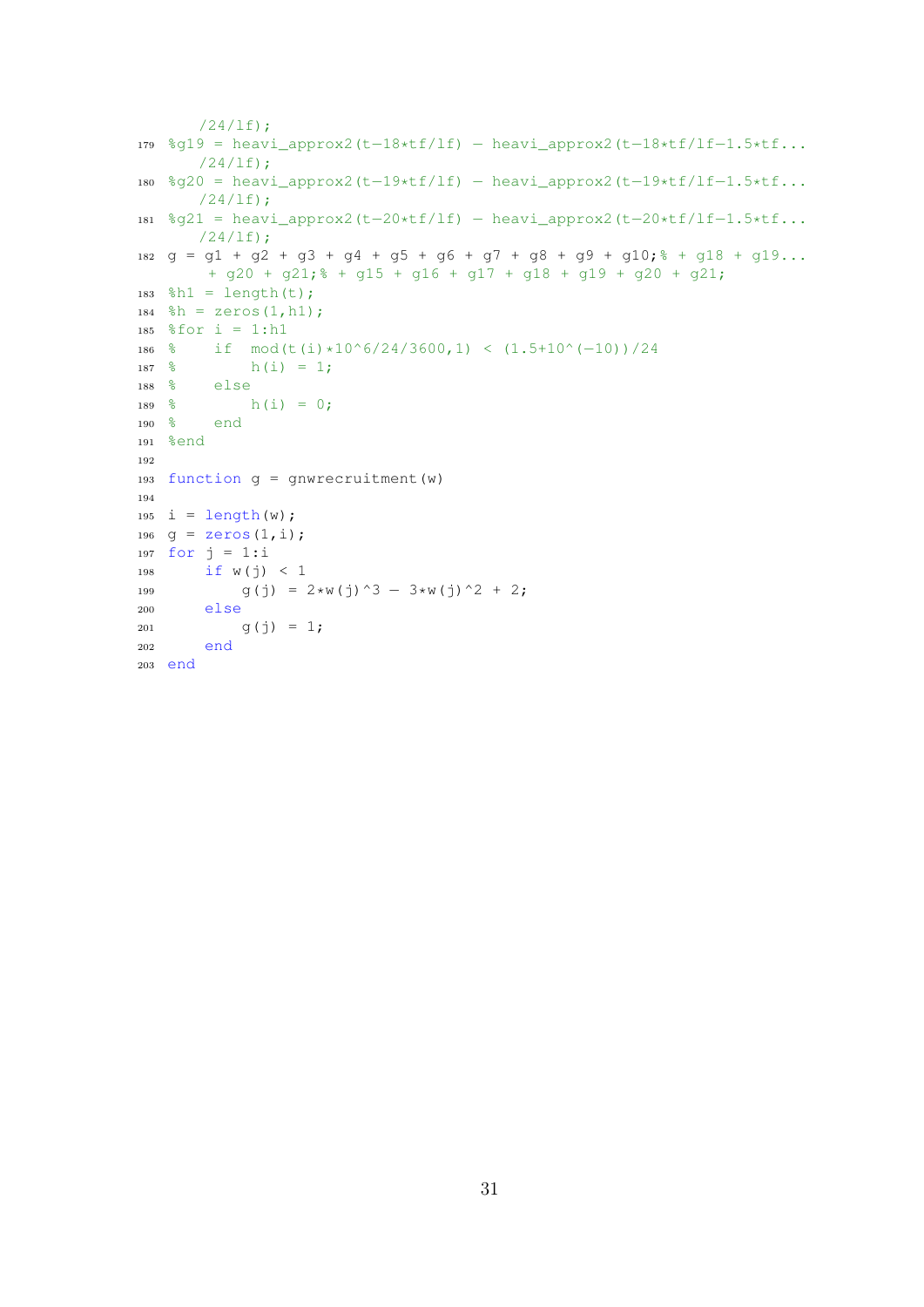#### BIBLIOGRAPHY

- [1] Nakhle H. Asmar. Partial Differential Equations with Fourier Series and Boundary Value Problems. Pearson Education, Inc., Upper Saddle River, NJ 07458, 2nd edition, 2005.
- [2] S. Barrientos, O. Stojadinovic, M. S. Golinko, H. Brem, and M. Tomic-Canic. Growth factors and cytokines in wound healing. Wound Repair and Regeneration, 16:585–601, 2008.
- [3] Paul Dale, Sherratt Jonathan A, and Phillip K. Maini. A mathematical model for collagen fibre formation during foetal and adult dermal wound healing. Proceedings of The Royal Society, 263(1370):653–660, 1996.
- [4] Paul D. Dale, Jonathon A. Sherratt, and Philip K. Maini. Role of fibroblast migration in collagen fiber formation during fetal and adult dermal wound healing. Bulletin of Mathematical Biology, 59(6):1077–1100, 1997.
- [5] F. H. Epstein, A. J. Singer, and R. A. F. Clark. Cutaneous wound healing. The New England Journal of Medicine, 341:738–746, 1999.
- [6] Jennifer A. Flegg, Helen M. Byrne, Mark B. Flegg, and D.L. Sean McElwain. Wound healing angiogenesis: The clinical implications of a simple mathematical model. Journal of Theoretical Biology, 300:309–316, 2012.
- [7] Jennifer A. Flegg, Donald L. S. McElwain, Helen M. Byrne, and Ian W. Turner. A three species model to simulate application of hyperbaric oxygen therapy to chronic wounds. PLoS Computational Biology, 5(7), 2009.
- [8] B. M. Hantash, L. Zhao, J. A. Knowles, and H. P. Lorenz. Adult and fetal wound healing. Frontiers in Bioscience, 13:51–61, 2008.
- [9] Mark H. Holmes. Introduction to Perturbation Methods. Texts in applied mathematics. Springer-Verlag New York, Inc., 175 Fifth Avenue, New York, NY 10010, USA, 2nd edition, 1995.
- [10] B. M. Kuehn. Chronic wound care guidelines issued. Journal of the American Medical Association, 297(9):938–939, 2007.
- [11] MD Maria B. Witte and MD Adrian Barbul. General principles of wound healing. Surgical Clinics of North America, 77(3):509–528, June 1997.
- [12] J. D. Murray. Mathematical Biology I: An introduction. Springer-Verlag New York Inc., 175 Fifth Avenue, New York, NY 10010, 3rd edition, 2002.